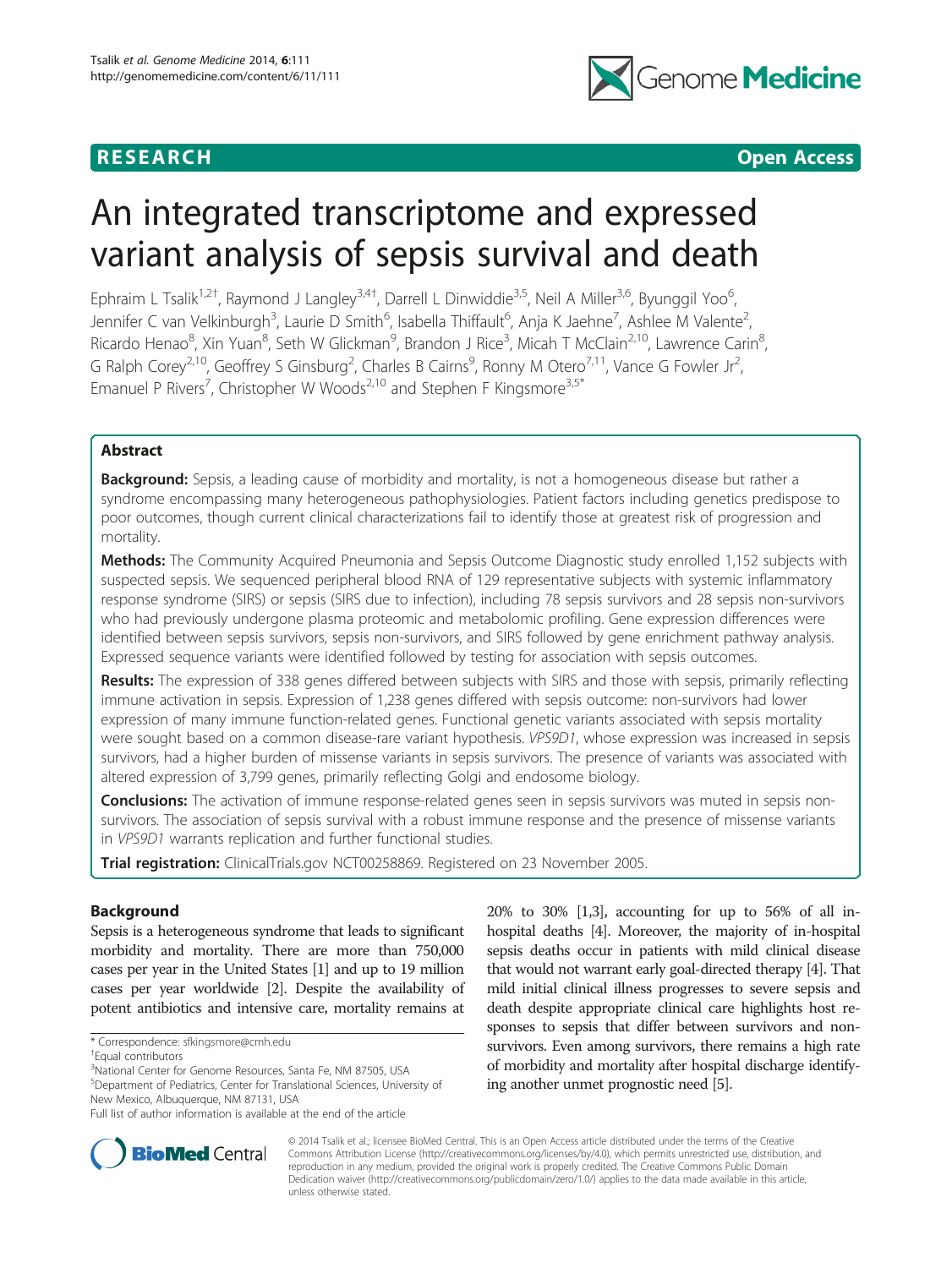In 1992, an international consensus conference defined sepsis as the systemic inflammatory response (SIRS) to the presence of infection [\[6](#page-12-0)]. Standardizing this definition enabled providers to rapidly identify and treat the condition. It also facilitated research with improved dissemination and application of information. However, the simplicity of this definition masks the tremendous complexity of the condition. Sepsis is not a single disease, but rather a highly heterogeneous syndrome that is the net result of host and pathogen interactions triggering networks of biochemical mediators and inflammatory cascades in multiple organ systems. It is influenced by many variables including pathogen, site of infection, clinical interventions, host genetics, age, and baseline health. As such, therapeutic trials have been largely disappointing in part because a onesize-fits-all approach fails to recognize the heterogeneity among patients with sepsis. This has stifled sepsis clinical research as evidenced by the small number of sepsisfocused clinical trials, comprising only 3% of all infectious disease-related research registered in ClinicalTrials.gov [[7\]](#page-12-0). However, interventions considered failures may in actuality be highly effective in selected subpopulations. Understanding the spectrum of sepsis pathophysiology in a heterogeneous human patient population is a necessary first step to redefining this syndrome and individualizing sepsis management [[8\]](#page-12-0).

We previously performed comprehensive, integrated analyses of clinical and molecular measurements in sepsis to identify and prioritize sepsis pathways in survivors and nonsurvivors without the bias of *a priori* mechanistic hypotheses [\[9-13\]](#page-12-0). This included the derivation of a signature, derived from clinical, metabolome, and proteome data, that differentiated sepsis from SIRS of other etiologies and improved the prediction of survival and death in patients with sepsis [\[11\]](#page-12-0). Moreover, the proteome and metabolome were similar in survivors regardless of initial sepsis severity, and yet uniquely different from non-survivors, generating the hypothesis that initial host molecular response is a superior prognostic indicator compared to clinical staging criteria. Here, in a final orthogonal analysis, we sought unbiased associations with peripheral blood transcription and expressed nucleotide variants. We again hypothesized that an agnostic systems biology approach would reveal important biological associations informing sepsis diagnosis and prognosis. This analysis revealed many pathways as relevant to sepsis diagnosis, particularly immune activation: Both SIRS and sepsis non-survivors had lower gene expression levels across multiple immune activation pathways. An additional hypothesis was that the transcriptome included expressed sequence variants associated with sepsis outcome under the common disease-rare variant premise. Indeed, we observed the presence of expressed sequence variants in VPS9D1 to be associated with sepsis survival. However, no associations with mitochondrial gene variants were identified despite previous

observations that mitochondrial biology is important for sepsis outcomes. These results highlight the complex role of immune function in sepsis, indicating differences between survivors and non-survivors. Moreover, we identified genetic variants associated with sepsis outcome. Their discovery offers a potential explanation for the underlying heterogeneity behind sepsis outcomes that often confounds available clinical prognostic tools.

## Methods

## Patient selection and clinical data collection

The CAPSOD study was approved by the Institutional Review Boards of the National Center for Genome Resources, Duke University Medical Center, Durham Veterans Affairs Medical Center and Henry Ford Health Systems and filed at ClinicalTrials.gov (NCT00258869). This research conformed to the Helsinki Declaration. Inclusion criteria were presentation of adults at the ED with known or suspected acute infection and presence of at least two SIRS criteria (tympanic temperature <36°C or >38°C, tachycardia >90 beats per minute, tachypnea >20 breaths per minute or  $PaCO<sub>2</sub> < 32$  mmHg, white cell count <4,000 cells/mm<sup>3</sup> or >12,000 cells/mm<sup>3</sup> or >10% neutrophil band forms) [[10,12,13\]](#page-12-0). Exclusion criteria were as previously described [\[10,12,13](#page-12-0)]. Patients were enrolled from 2005 through 2009 and written informed consent was obtained by all study participants or their legal designates. Adults aged 17 years or older were included for this analysis.

Patient demographics, past medical history, physical examination, and APACHE II were recorded at enrollment using online electronic data capture (Prosanos Inc., Harrisburg, PA, USA) [\[10,12-15\]](#page-12-0). Microbiologic evaluation was as clinically indicated and in some cases was supplemented by multiplex PCR to identify bloodstream infections (The LightCycler® SeptiFast M GRADE Test, Version 2.0; Roche, Basel, Switzerland) [\[13\]](#page-12-0).

All subject records were adjudicated at least 28 days after enrollment by a physician with emergency medicine training (SWG) to determine whether presenting symptoms and signs were due to infection, etiologic agent, site of infection, patient outcome, and time to outcome [[10](#page-12-0),[13](#page-12-0)]. A second physician with infectious diseases training (ELT) independently adjudicated a 10% sample, selected at random. Agreement regarding infection classification was high with  $\kappa = 0.82$ , exceeding the 0.80 threshold considered 'almost perfect agreement' [[10,16\]](#page-12-0). All adjudications were performed prior to the generation of any transcriptome data.

Subjects were classified into one of five groups that reflected the conventional concept of sepsis progression as a pyramid [\[1,4\]](#page-12-0): (1) Uncomplicated sepsis (sepsis without disease progression); (2) Severe sepsis (severe sepsis at  $t_0$  or progression to severe sepsis by day 3); (3) Septic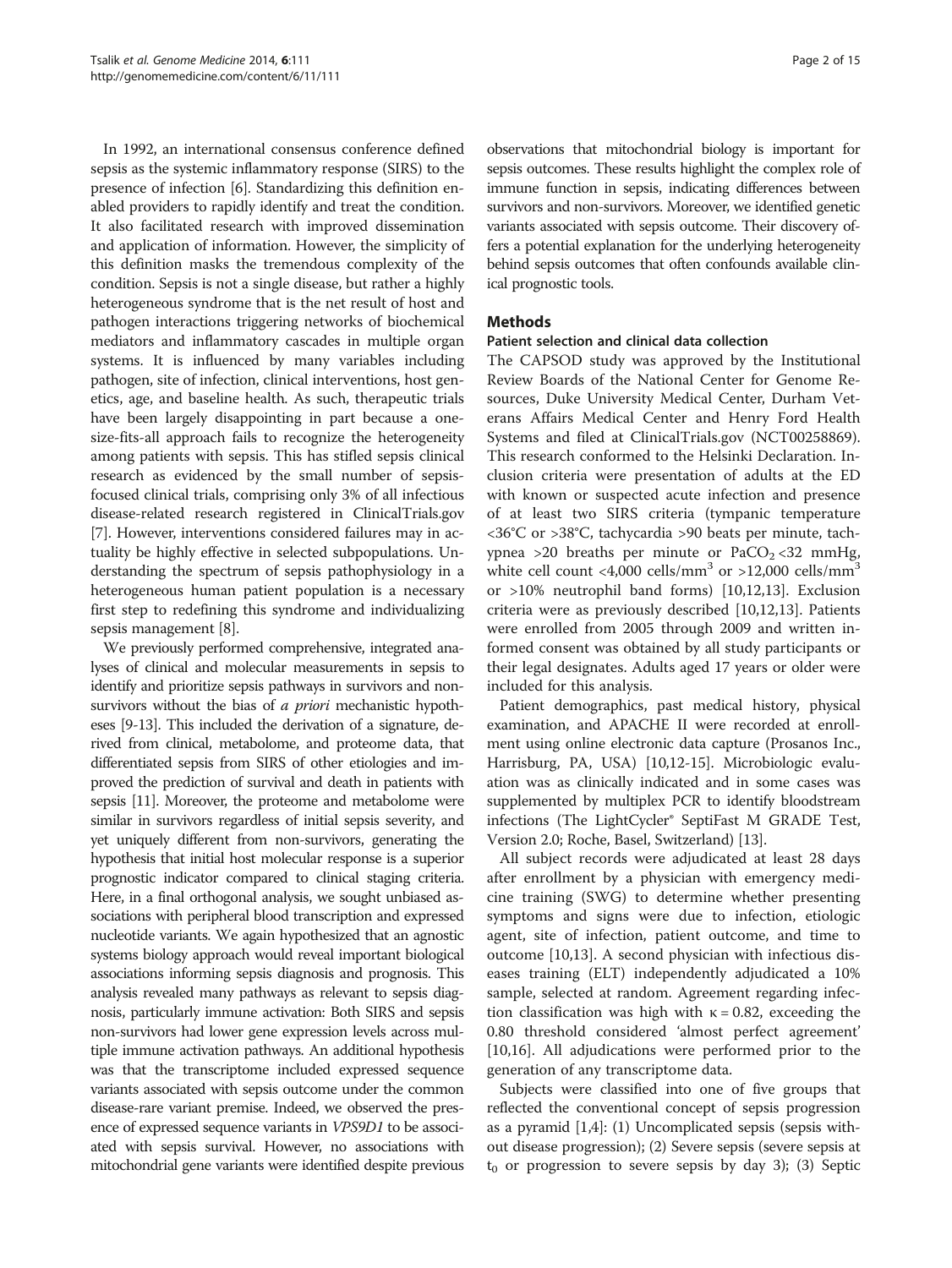shock (septic shock at  $t_0$  or progression to septic shock by day 3); (4) Sepsis non-survivors (sepsis of any severity at the time of enrollment and death within 28 days); and (5) SIRS (≥2 SIRS criteria without evidence of infection). Based on experimental results presented here, it was determined that the sepsis survivors (uncomplicated sepsis, severe sepsis, and septic shock) had similar transcriptional profiles. Consequently, they were recoded as a single 'sepsis survivor' group.

CAPSOD was designed to support a variety of research questions. Therefore, although 1,152 subjects had enrolled in CAPSOD by the time of this analysis, 129 subjects were chosen for the work presented here. This number was based on several factors. First, these samples were matched to metabolomic and proteomic data [[11](#page-12-0)], where a sample size of 30 subjects in each of the five groups was calculated to provide 80% power to test associations with survival/death. Although the initially selected group consisted of 150 subjects, subjects were excluded from transcriptome and expressed sequence variant analysis due to lack of PAXgene RNA tubes, insufficient RNA, or poor quality RNA. The final number of subjects per group was 28 sepsis nonsurvivors, 23 SIRS survivors, and 78 sepsis survivors.

## Sample collection and preparation

Blood collections occurred at  $t_0$ , corresponding to the day of enrollment upon presentation to the ED. Whole blood was collected in PAXgene RNA tubes (Qiagen, CA, USA) to stabilize intracellular RNA and subsequently stored at −80°C until use. RNA was prepared using a PaxGene Blood RNA kit (Qiagen) according to the manufacturer's instructions. Nucleic acids were pelleted by centrifugation, washed, and treated with proteinase K. Residual cell debris was removed by centrifugation through a column. Samples were equilibrated with ethanol and total RNA was isolated using a silica membrane. Following washing and DNase I treatment, RNA was eluted. RNA integrity was determined by 2100 Bioanalyzer microfluids using RNA 600 Nano kit (Agilent), averaging 7.6 (standard deviation 1.7). RNA samples were stored at −80°C.

#### RNA sequencing

mRNA sequencing libraries were prepared from total RNA using the Illumina mRNA-Seq Sample Prep Kit (Illumina, catalog  $#$  RS-100-0801), according to the manufacturer's recommended protocols and as we have previously published [\[17\]](#page-12-0). Briefly, mRNA was isolated using oligo-dT magnetic Dynabeads (Invitrogen). Random-primed cDNA was synthesized and fragments were 3' adenylated. Illumina DNA oligonucleotide sequencing adapters were ligated and 350 to 500 bp fragments were selected by gel electrophoresis. cDNA sequencing libraries were amplified by 18 cycles of PCR and quality was assessed with Bioanalyzer. cDNA libraries were stored at −20°C.

CAPSOD experimental samples were sequenced without multiplexing on Illumina  $GA_{IIx}$  instruments (54-cycle singleton reads). This yielded 13.4 million reads, totaling 718.4 Mbp of sequence, and nine-fold average coverage. Base calling was performed using Illumina Pipeline software v1.4, except for 14 samples performed with v1.3. Approximately 500 million high quality reads were generated per sample. Data can be accessed via the Gene Expression Omnibus repository (GSE63042).

Sequence quality analysis was performed on the raw data using FastQC version 0.10.1, assessing per-base and overall sequence quality, nucleotide composition, and uncalled bases. Quality trimming and adapter clipping were performed using Trimmomatic version 0.32, trimming trailing bases below Phred quality score of 20 (which corresponds to a 99% base call accuracy rate), and discarding clipped reads shorter than 25 bp. FastQC was used to re-assess the integrity of the clipped reads prior to subsequent mapping and analysis. On average, over 93% of the sequences had a mean Phred base call quality of 20 or higher after trimming. The post-trimming uncalled base rate was 0.09%. The Illumina iGenomes UCSC hg19 human reference genome and annotation was used as a reference, downloaded March 2013. Clipped reads were mapped to the hg19 genome using Tophat version 2.0.7, and assembled with Cufflinks version 2.0.2, all with default parameter settings. The average mapping rate was 77.7%. Read counts for each gene were obtained with HTSeq version 0.5.4, specifically the intersection-nonempty mode of htseq-count. SAM/BAM conversions, sorting, indexing, and marking of PCR duplicates were performed with SAMtools version 0.1.18 and Picard version 1.83.

For variant analysis, sequence data were aligned to the GRCh37.p5 human reference genome using STAR [\[18](#page-12-0)]. Read alignments were processed with the Genome Analysis Tool Kit [\[19](#page-12-0)] (GATK) version 3.1. Duplicate reads were removed and single nucleotide polymorphisms (SNP) and insertion/deletion (INDEL) discovery and genotyping was performed on all samples individually using the GATK HaplotypeCaller producing a standard variant call format (VCF) [\[20](#page-12-0)]. Resulting nuclear variants were hard filtered to keep variants with a Phred scaled quality score of 20 or higher (a measure of quality of DNA sequence) [\[21,22](#page-12-0)]. To address issues with varying coverage in the mitochondrial genome, samples were filtered so that only 91 samples with at least 85% of the mitochondrial genome covered by 16 reads or more were included in the final variant analysis. Further, mitochondrial variants were only analyzed if they were identified in 10 reads or more.

Variants were annotated with the Rapid Understanding of Nucleotide variant Effect Software (RUNES v1.0) [\[23\]](#page-12-0). RUNES incorporates data from ENSEMBL's Variant Effect Predictor software [\[24\]](#page-12-0), and produces comparisons to NCBI dbSNP, known disease mutations from the Human Gene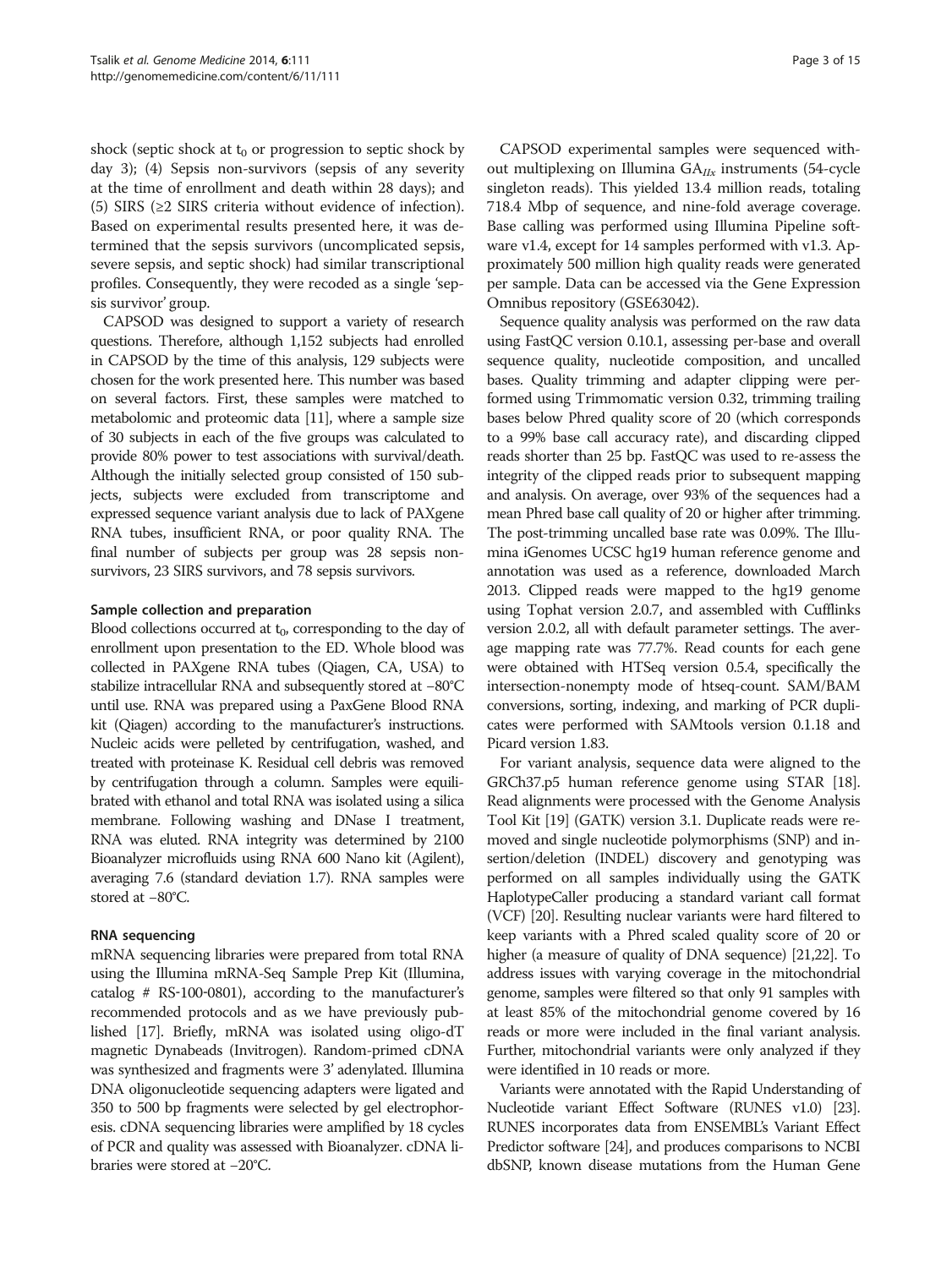Mutation Database [\[25](#page-12-0)], and performs additional in silico prediction of variant consequences using RefSeq and ENSEMBL gene annotations. RUNES categorizes each variant according to American College of Medical Genetics and Genomics recommendations for reporting sequence variation [[7,8](#page-12-0)] as well as an allele frequency derived from the Children's Mercy Hospital Center for Pediatric Genomic Medicine Variant Warehouse database [[23\]](#page-12-0). As multiple transcripts exist for VPS9D1, the locations of each variant with respect to the cDNA and protein for each identified transcript are presented in Additional file [1](#page-11-0).

### Statistical analyses

Overlaid kernel density estimates, Mahalanobis distances, univariate distribution results, correlation coefficients of pair wise sample comparisons, unsupervised principal components analysis (by Pearson product–moment correlation), and Ward hierarchal clustering of Pearson product–moment correlations were performed using  $log_2$ transformed data as described [\[17\]](#page-12-0) using JMP Genomics 6.1 (SAS Institute). ANOVA was performed between sepsis groups, with a 7.5% FDR correction based on the Storey method [\[17,26](#page-12-0),[27](#page-12-0)]. FDR calculations used for all other analyses employed the Benjamini-Hochberg method [[28](#page-13-0)]. ANOVA was also performed for VPS9D1 variants in the sepsis survivors and non-survivors. The patients were separated based on whether they had the expressed variant or not. Subjects without adequate sequencing coverage across the variant were excluded from the analysis. Pathway gene list enrichment analysis was performed using the ToppFun algorithm of the ToppGene Suite [\[29\]](#page-13-0).

VCF files for sepsis survivors and non-survivors were analyzed using the SNP and Variation Suite v8.1.4 (GoldenHelix). To assess the association of genetic variation with sepsis outcomes we conducted three separate analyses of two groupings of detected variants. The groupings of variants were: (1) all variants within 5 kb of annotated genes; and 2) only variants likely to have a functional impact by limiting to non-synonymous, in/del, and frameshift variants in exons as identified using RefSeq 63 (v. 2014-02-16). We first examined the presence or absence of variants within a gene and its association with sepsis outcomes using a Fisher's Exact Test for Binary Predictors (Fisher's binary). Associations were also sought between the total number of variants per gene and sepsis nonsurvival by correlation, t-test, and regression analysis. For rare variant analysis we used the Combined Multivariate and Collapsing method and Hotelling T Squared Test with a minor allele frequency bin of  $<0.01$  [[30](#page-13-0)]. To create the allele frequency bins for grouping 1 we used the 1 k genome all populations MAF [\[31](#page-13-0)] and for grouping 2 we used the NHLBI exome variant server all populations MAF [[32](#page-13-0)].

## **Results**

### Study design and clinical synopsis

The Community Acquired Pneumonia and Sepsis Outcome Diagnostics (CAPSOD) study was an observational trial enrolling subjects with community-acquired sepsis or pneumonia (ClinicalTrials.gov NCT00258869) (Figure [1A](#page-4-0)). Its focus was to define sepsis biology and to identify diagnostic and prognostic biomarkers in sepsis utilizing comprehensive clinical information and bioinformatic, metabolomic, proteomic, and mRNA sequencing technologies (Figure [1](#page-4-0)B). Subjects with suspected sepsis were enrolled in the emergency departments of Henry Ford Health System (Detroit, MI, USA), Duke University Medical Center (Durham, NC, USA), and the Durham Veterans Affairs Medical Center (Durham, NC, USA) from 2005 to 2009 by which time 1,152 subjects were enrolled [\[10](#page-12-0)-[13](#page-12-0)] (Figure [2](#page-5-0)). Some enrolled subjects were later determined not to have sepsis, but rather a non-infectious systemic inflammatory response syndrome (SIRS). Infection status and 28-day mortality were independently adjudicated by a board-certified clinician followed by a second, confirmatory adjudication of 10% of cases ( $\kappa$  = 0.82) as previously described [\[10,12,13\]](#page-12-0). An indeterminate infection status in 259 subjects led to their exclusion (Figure [2](#page-5-0)). Twenty-eight day mortality in the remaining population of 893 was low (5.9%). Five subgroups were selected for mRNA sequencing: (1) Uncomplicated sepsis  $(n = 24)$ ; (2) Progression to severe sepsis within 3 days  $(n = 21)$ ; (3) Progression to septic shock within 3 days  $(n = 1)$ 33); (4) Sepsis non-survivors at 28 days  $(n = 28)$ ; and  $(5)$  Patients with SIRS  $(n = 23)$ . Subjects for each group were chosen to match non-survivors based on age, gender, race, enrollment site, and microbiological etiology (Table [1](#page-6-0)). As CAPSOD was an observational study, clinical care was not standardized and was determined by individual providers. Moreover, treatment administered to patients prior to enrollment (for example, self-administered, prescribed by outpatient providers, given by emergency medical services, or given in the ED) were not recorded and therefore were not controlled for in subsequent analyses.

### Peripheral blood gene expression analysis

Transcription in venous blood of patients at ED arrival was evaluated by sequencing of stabilized mRNA, which was chosen for its dynamic range, excellent correlation to qPCR, and capture of *in vivo* transcription early in sepsis evolution [[33\]](#page-13-0). Furthermore, RNAseq permits the identification of expressed nucleotide variants, providing an opportunity to study genetic variation associated with phenotypes of interest [\[34-36](#page-13-0)]. Leukocyte number and differential cell counts were similar across groups (Table [1\)](#page-6-0). mRNA sequencing for 129 subjects to an average depth of 13.5 million reads/sample yielded relative levels of transcription of 30,792 genes (of which 18,078 mRNAs were detected in >50% of subjects). Similar to the proteome and metabolome [\[11](#page-12-0)], ANOVA did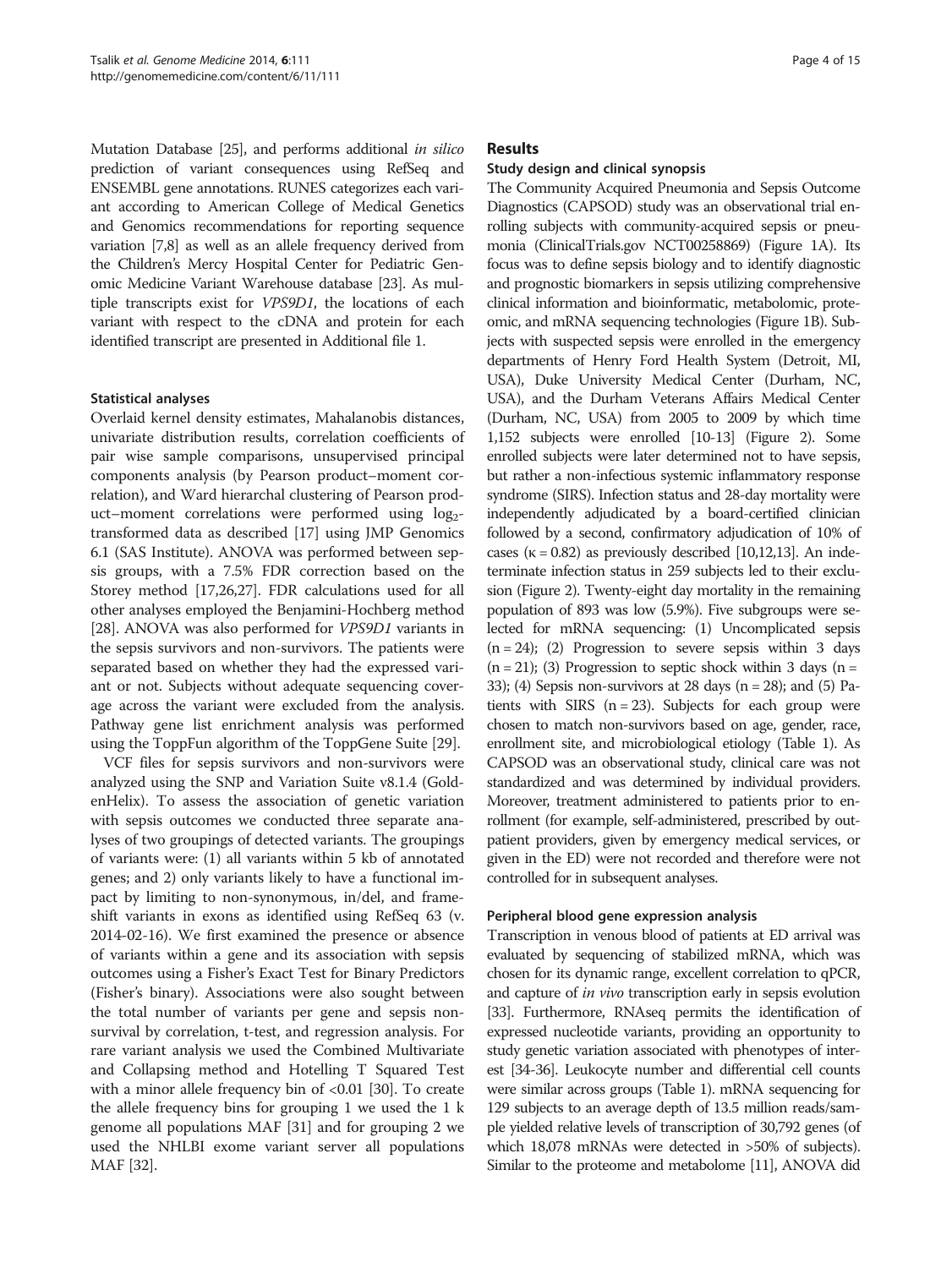not find any significant differences in gene expression between uncomplicated sepsis, severe sepsis, and septic shock groups, which consequently combined to form the 'Sepsis Survivor' group. This created three groups for comparison: Sepsis Survivor ( $n = 78$ ), Sepsis Non-survivor ( $n = 28$ ), and SIRS control  $(n = 23)$ , as had been utilized for prior metabolomic and proteomic analyses [[11\]](#page-12-0).

Differences in transcript abundance were measured between groups. There were 2,455 significant differences between all pairwise comparisons (Figure [3](#page-7-0) and Additional file [2](#page-11-0)) based on ANOVA with a 7.5% false discovery rate (FDR), chosen to impart a greater degree of specificity. These 2,455 expression differences included 315 unannotated loci. The number of genes in each pairwise comparison is depicted in Figure [3](#page-7-0)A along with an expression heat map in Figure [3](#page-7-0)B. The first focus was to distinguish sepsis from SIRS, which is a particularly important diagnostic decision made at a patient's first clinical contact. We therefore combined all sepsis survivors and sepsis non-survivors to create a Sepsis category, which was then compared to SIRS. There were 338 genes with significantly different expression, the majority of which (317/338; 94%) were upregulated in subjects with sepsis, indicating a robust increase in gene expression. Gene enrichment and pathway analysis was performed with the ToppFun algorithm [[29](#page-13-0)]. The highly significant pathways differentiating sepsis and SIRS included response to wounding, defense response, and the immune or inflammatory response. Among the genes downregulated in sepsis, there were few significant pathways. One notable example of decreased gene expression in sepsis was PROC (Protein C), a key regulator of fibrin clot formation [\[37,38](#page-13-0)]. This plasma protein, often depleted in severe sepsis, was the basis for recombinant activated protein C as the only drug approved for the treatment of severe sepsis. Subsequent trials failed to replicate the beneficial effects, prompting its removal from the market [\[39](#page-13-0)]. PROC expression was decreased to a similar degree in sepsis survivors and sepsis non-survivors when compared to SIRS.

Prior metabolomic and proteomic studies suggested broad differences exist in the biochemistry of sepsis survivors and

<span id="page-4-0"></span>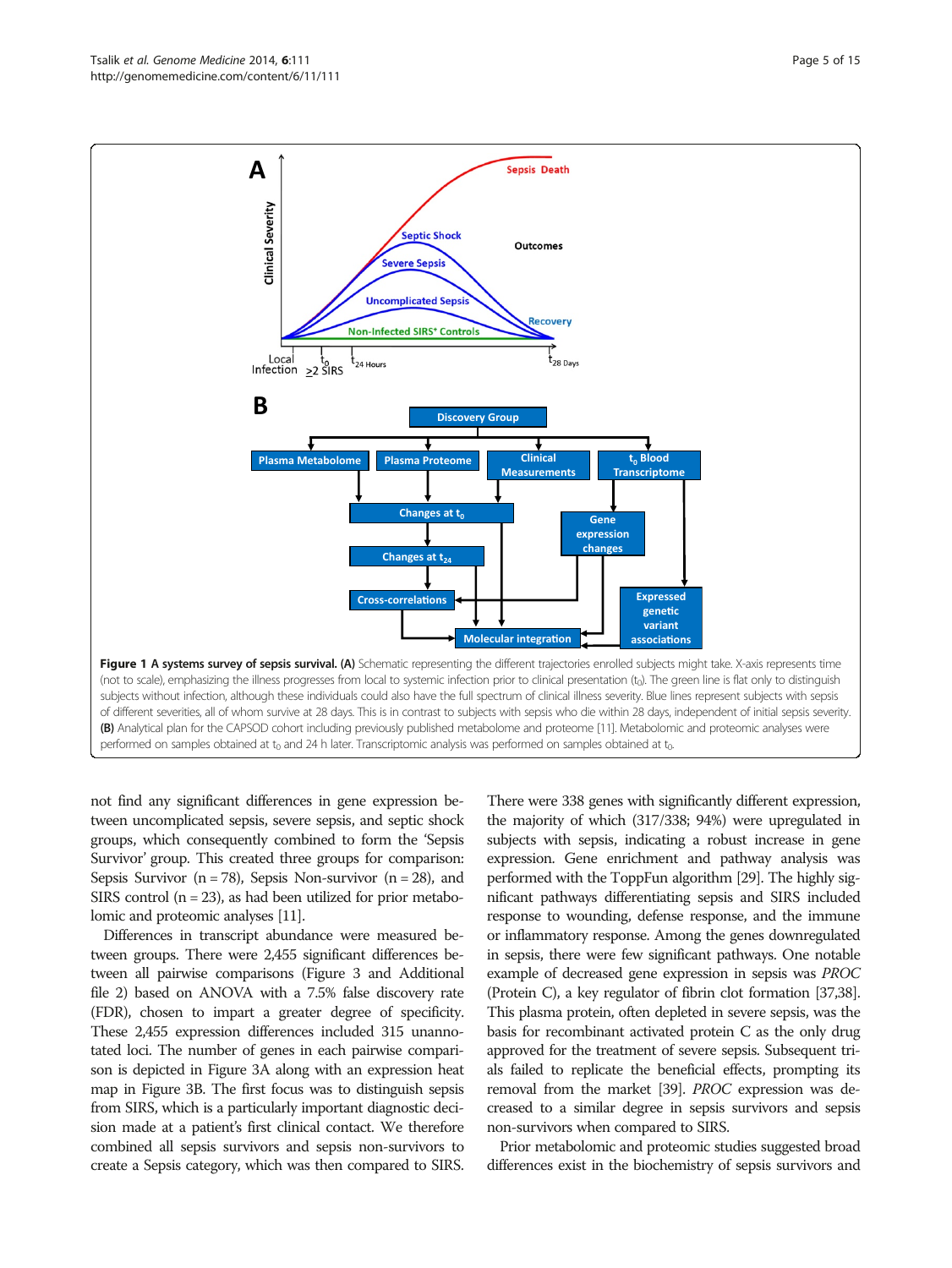<span id="page-5-0"></span>

non-survivors. As such, differential gene expression and pathway analysis was repeated, focusing only on sepsis survivors as compared to SIRS (all of whom survived in the analysis population). This identified 1,358 differentially expressed genes, of which 1,262 were annotated. As before, the majority were increased in sepsis (1,317/1,358; 97%). Pathway analysis revealed similar results to the comparison of all sepsis and SIRS including immune-related categories such as immune response, defense response, response to wounding, and innate immune response (Figure [3](#page-7-0)C and Additional file [3\)](#page-11-0). The increased expression of immune function-related pathways is consistent with the host need to combat infection. Moreover, subjects in this sepsis cohort were categorized by the type of pathogen: Gram positive or Gram negative (Table [1\)](#page-6-0). A comparison of gene expression in these groups revealed that no genes met the cutoff for statistical significance, recapitulating the plasma proteomic and metabolomic findings in this comparison [\[11\]](#page-12-0).

Among subjects with sepsis, another important clinical challenge is distinguishing those who will respond to standard treatment from those at highest risk of sepsis progression and mortality. We therefore focused on the 1,238 genes differentially expressed (1,099 annotated) between sepsis survivors and sepsis non-survivors. The majority (1,113/ 1,238; 90%) showed increased expression in sepsis survivors (Additional file [2\)](#page-11-0). Pathway analysis revealed similar findings to the comparison of SIRS and sepsis. Specifically, sepsis survivors had increased expression of genes involved in the immune response including response to interferon-gamma, the defense response, and the innate immune response (Figure [3C](#page-7-0) and Additional file [3\)](#page-11-0). Despite the infectious etiology of their illness, sepsis non-survivors had a muted immune response as measured by peripheral blood gene expression. Although the difference in total leukocyte count approached statistical significance  $(P \text{ value } 0.06 \text{ by } t\text{-test})$ , the differential cell count was similar between survivors and non-survivors ( $P$  value 0.56 for % neutrophils by t-test) (Table [1\)](#page-6-0).

#### Genetic associations with sepsis outcome

We next sought genetic associations with sepsis outcomes that might underpin the proteomic, metabolomic, and transcription changes in the CAPSOD cohort, potentially providing a unifying mechanism of sepsis death or survival. Genotypes were determined at each nucleotide in the expressed mRNA sequences of the 78 sepsis survivors and 28 sepsis non-survivors (homozygous reference, heterozygous variant, homozygous variant, not called).

Genetic associations were initially sought between sepsis outcome and mRNA variants of all types and allele frequencies mapping within 5 kb of an exon. These criteria were met by 417,570 variants in 18,303 genes. To narrow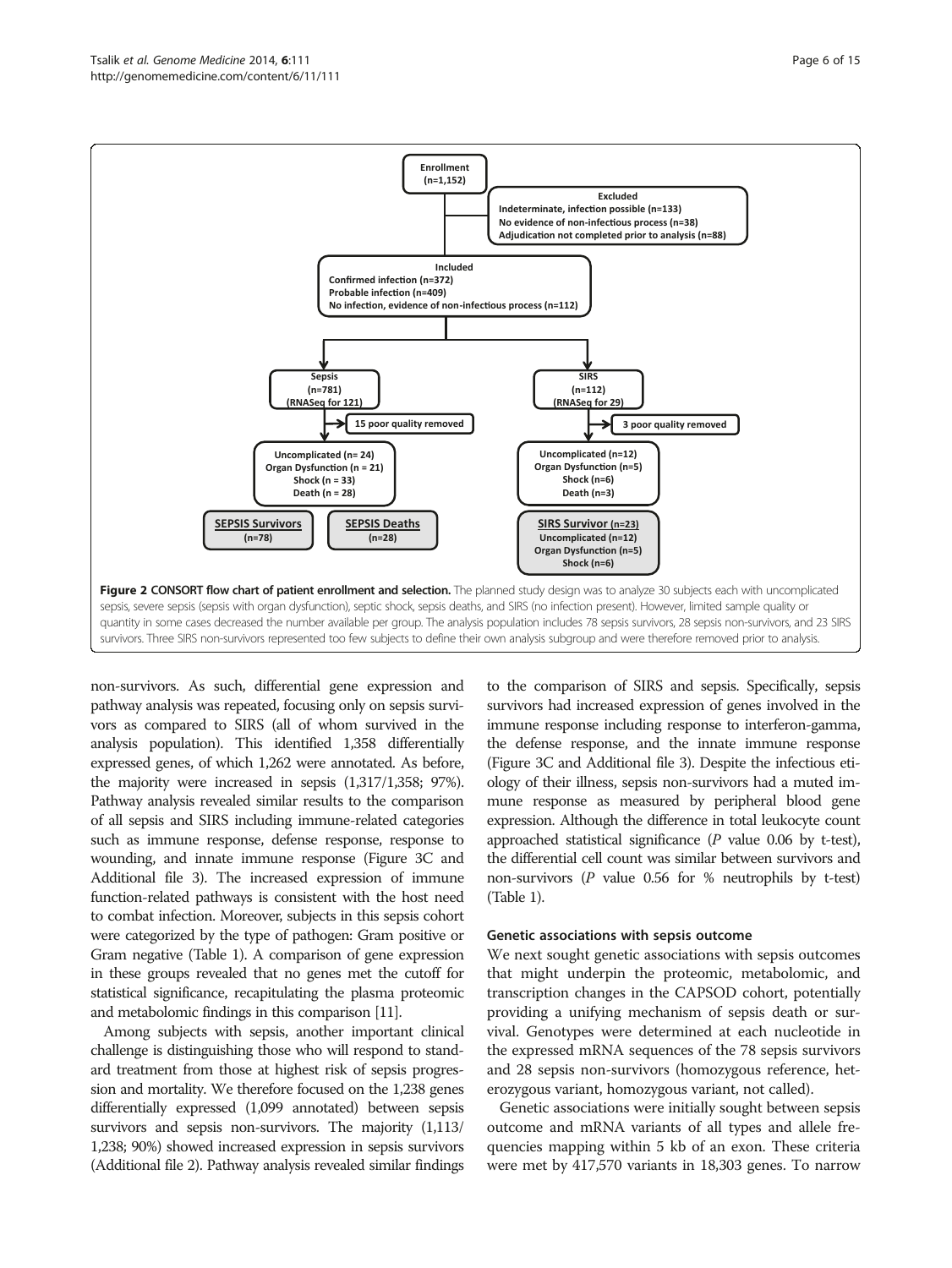| <b>Clinical variable</b>           | <b>SIRS</b>       | Sepsis survivors   | Sepsis non-survivors |  |  |
|------------------------------------|-------------------|--------------------|----------------------|--|--|
| n                                  | 23                | 78                 | 28                   |  |  |
| Age (years)                        | $64.9 \pm 14.4$   | $56.1 \pm 18.0$    | $67.6 \pm 17.0$      |  |  |
| Gender (% Male)                    | 34.8%             | 59.0%              | 60.7%                |  |  |
| Race (B/W/O)                       | 16/6/1            | 47/26/5            | 21/6/1               |  |  |
| <b>APACHE II</b>                   | $16.8 \pm 7.7$    | $14.7 \pm 6.6$     | $21.3 \pm 7.1$       |  |  |
| Pathogen <sup>a</sup>              |                   |                    |                      |  |  |
| S. aureus                          | N/A               | 20 (26%)           | 5 (18%)              |  |  |
| S. pneumoniae                      | N/A               | 20 (26%)           | 4 (14%)              |  |  |
| Enterobacteriaceae                 | N/A               | 23 (29%)           | 3(11%)               |  |  |
| Total leukocyte count <sup>b</sup> | 11.2 (8.8, 13.5)  | 14.6 (9.7, 18.7)   | 15.1 (10.4, 21.9)    |  |  |
| % Neutrophils                      | 77.0 (73.5, 83.3) | 85.0 (82.0, 91.0)  | 87.4 (82.0, 92.8)    |  |  |
| % Lymphocytes                      | 13.0 (7.6, 15.8)  | 7.0 (4.0, 11.0)    | 8.0 (4.2, 11.8)      |  |  |
| % Monocytes                        | 7.1 (4.4, 9.8)    | $5.0$ $(3.0, 8.0)$ | $4.5$ (2.0, 6.0)     |  |  |
| Co-morbidities                     |                   |                    |                      |  |  |
| Alcohol abuse                      | 17.4%             | 17.9%              | 10.7%                |  |  |
| Neoplastic disease                 | 13.0%             | 6.4%               | 21.4%                |  |  |
| <b>Diabetes</b>                    | 30.4%             | 32.1%              | 35.7%                |  |  |
| Congestive heart failure           | 0%                | 6.4%               | 14.3%                |  |  |
| Chronic kidney disease             | 26.1%             | 21.8%              | 25.0%                |  |  |
| Chronic liver disease              | 8.7%              | 5.1%               | 21.4%                |  |  |
| Immunosuppression                  | 0%                | 6.4%               | 7.1%                 |  |  |
| Smoker                             | 21.7%             | 30.8%              | 25.0%                |  |  |

<span id="page-6-0"></span>Table 1 Clinical and demographic information for the analysis population

Data presented as mean ± standard deviation. <sup>a</sup>Other identified pathogens include: Candida albicans, Clostridium difficile, Coagulase-negative Staphylococcus, Enterococcus species, Legionella, Listeria monocytogenes, Mycoplasma pneumoniae, Pseudomonas aeruginosa, Streptococcus non-pneumoniae (agalactiae, pyogenes, viridans group). No significant differences in pathogen frequency were identified between Sepsis Survivors and Sepsis Non-survivors using Fisher's exact test. Subjects were counted more than once in cases of polymicrobial infection.

bReported as cells x 10<sup>9</sup>/liter, median (1st quartile, 3rd quartile). Leukocyte differential percentages exclude one SIRS subject, nine Sepsis Survivors, and two Sepsis Deaths for whom differential data were not available.

B/W/O: black/white/other; N/A: not applicable.

this number, three methods were utilized. The first collapsed heterozygous and homozygous variants in each gene, and scored binary associations of variant-associated genes with the sepsis outcome groups using the numeric Fisher's Exact Test for Binary Predictors (Fisher's binary). Second, associations were sought between the number of variants per gene and sepsis non-survival by correlation, t-test, and regression analysis. Finally, the Combined Multivariate and Collapsing method and Hotelling T Squared Test were applied [[30](#page-13-0)]. No significant gene associations with sepsis outcome were found (FDR  $<0.10$ ).

We then looked for associations between sepsis outcome and mRNA variants likely to have functional effects, specifically 20,168 potentially phenotype-causing variants mapping to 6,793 coding domains. Our hypothesis was that common metabolomic, proteomic, or transcriptional phenotypes of sepsis non-survival might be causally related to multiple rare variants on a gene-by-gene basis. One gene, Vacuolar Protein Sorting 9 Domain-containing gene 1 (VPS9D1), showed significant associations between potentially functional mRNA variants and sepsis survival (Figure [4](#page-7-0)).

VPS9D1 (transcript NM\_004913) variants were significantly associated with sepsis outcomes as measured by Fisher's binary  $(-\log_{10} P \text{ value } 4.48, \text{ FDR} = 0.07, \text{ odds ratio}$ 0.08) and regression  $(-\log_{10} P \text{ value } 5.03, \text{FDR} = 0.01, \text{ odds}$ ratio 0.09). After excluding subjects with inadequate sequence coverage, nine unique non-synonymous substitutions were identified. Since any given subject could have more than one of these unique variants, we identified 46 variants in 36 subjects (Table [2](#page-8-0)). Forty-four VPS9D1 variants were identified in sepsis survivors and two variants in sepsis non-survivors. Of the nine variants, the  $A > C$  substitution at chr16:89775776 (NC\_000016.9 (GRCh37.p13) g. 89775776 A > C; NM\_004913.2:c.1456A > C; NP\_004904.2: p.Thr486Pro) occurred most commonly in the CAPSOD cohort. It was heterozygous in two of 26 (7.7%) sepsis nonsurvivors compared to 30 of 74 (40.5%) sepsis survivors (Table [2](#page-8-0)). The remaining eight non-synonymous variants were found less frequently, each occurring in two or fewer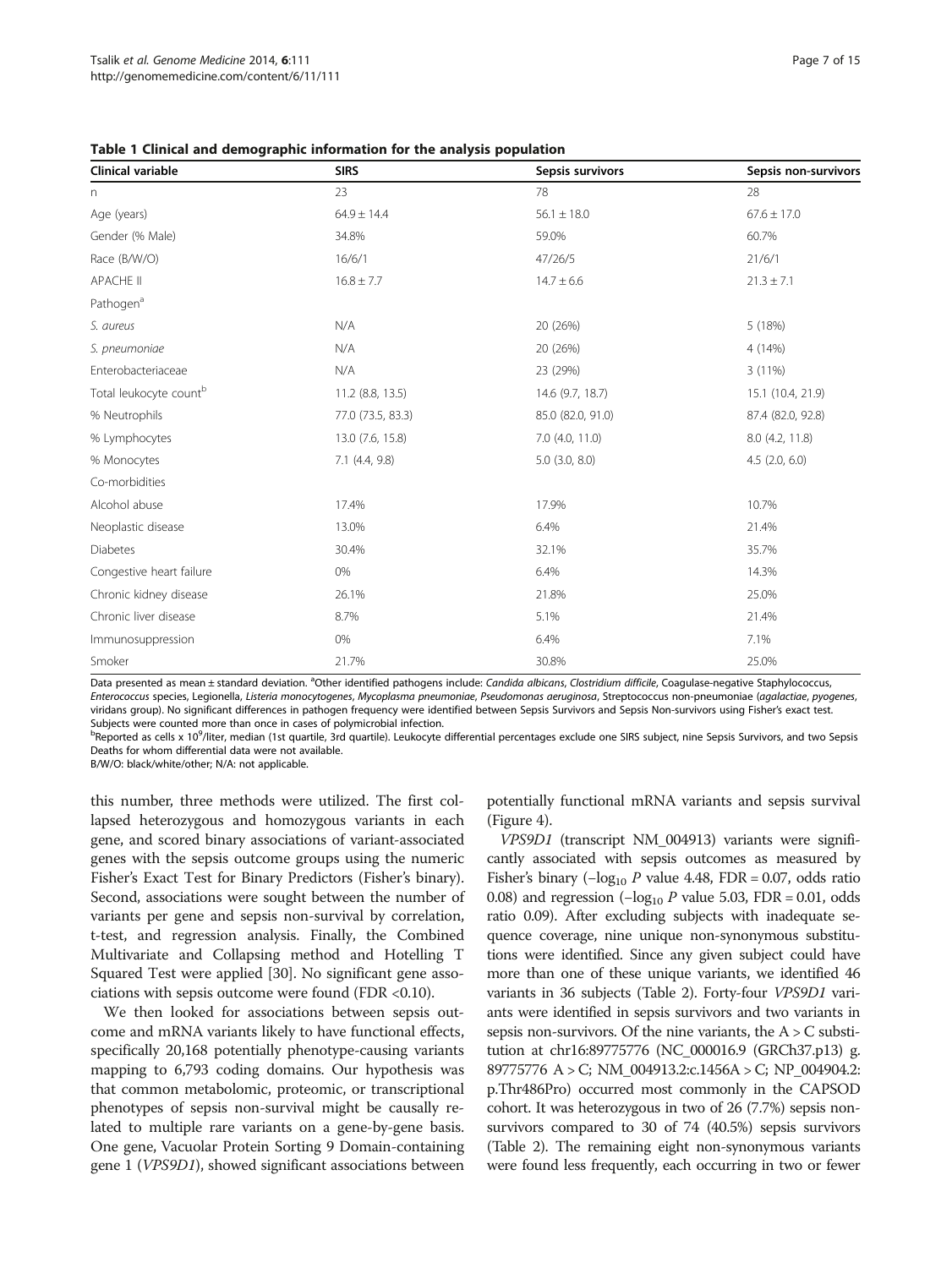<span id="page-7-0"></span>

subjects and only in the sepsis survivor group. Seven variants were very rare (minor allele frequency, MAF <0.002) and two were rare (MAF <0.02). Although expression of VPS9D1 was significantly decreased in sepsis non-survivors, this did not markedly decrease the number of comparisons between nucleotide variants and sepsis outcomes.

The biological consequences of these variants are unknown. To determine if these variants were associated with gene expression changes, we defined two new analysis populations: subjects with and without a variant in VPS9D1. Genes with differential expression in these groups were

identified followed by pathway analysis. Individuals with variants in VPS9D1 differed in expression of 3,799 genes, representing many different pathways (Figure [5;](#page-9-0) Additional file [4](#page-11-0)). Among the most highly significant were those related to the Golgi, endosome, nucleoside processing, and protein conjugation including ubiquitination, consistent with the role of VPS9-domain containing proteins in Rab5 activation [\[40\]](#page-13-0). VPS9D1 expression was itself higher in subjects with the variant than those without but failed to reach the FDR threshold. As noted above, VPS9D1 expression was significantly higher in sepsis survivors than in sepsis

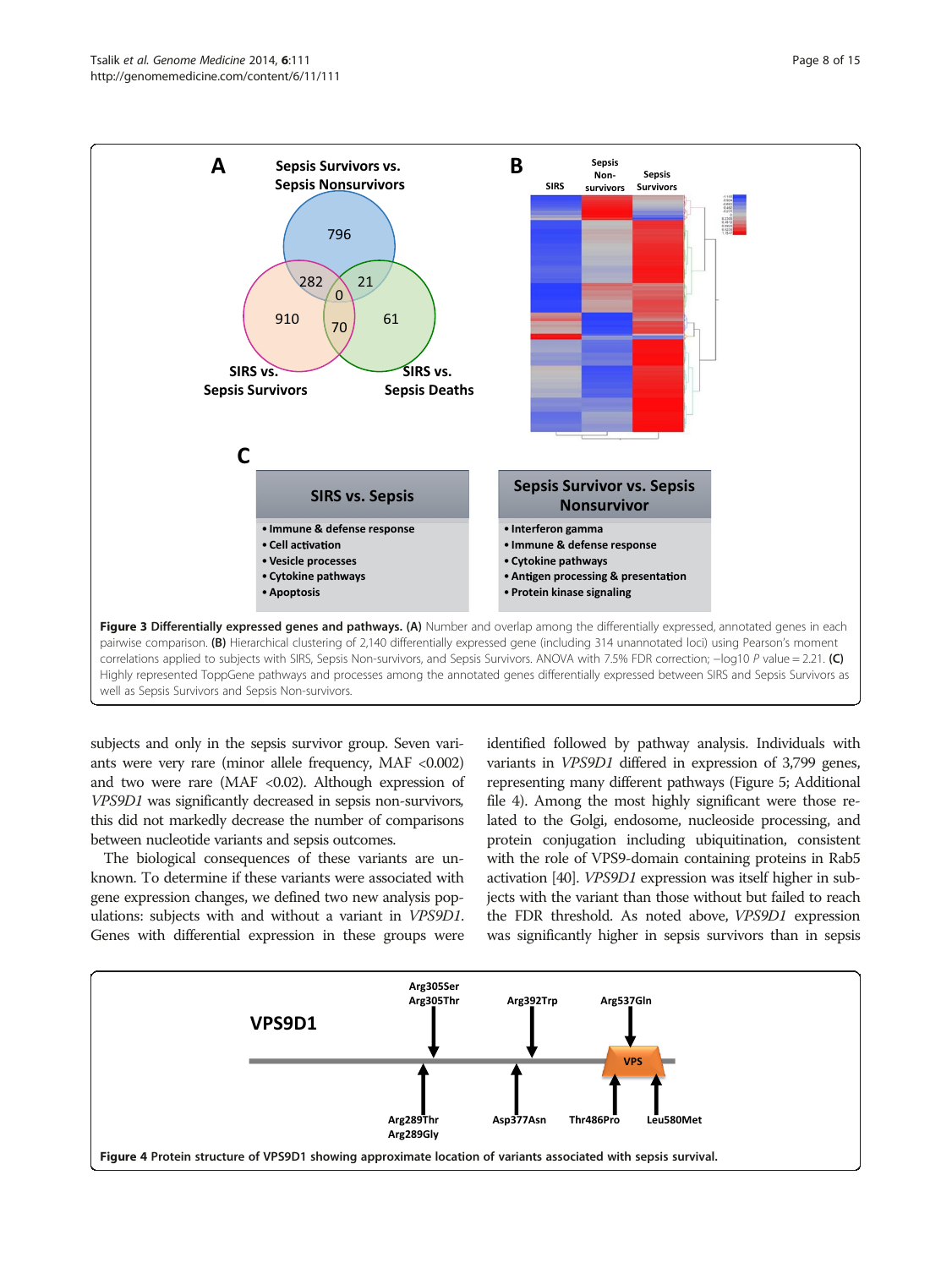<span id="page-8-0"></span>Table 2 Expressed sequence variants identified in VPS9D1

| Chromosome (Start:Stop) | Variant type | Reference allele |   | Variant allele cDNA change | Protein change | Variant impact             | Reference SNP ID | Sepsis non-survivors | Sepsis survivors |
|-------------------------|--------------|------------------|---|----------------------------|----------------|----------------------------|------------------|----------------------|------------------|
| 16 (89774899:89774899)  | Substitution | G                |   | c.1738C > A                | p.Leu580Met    | Non-synonymous rs182342705 |                  | 0/20                 | 0/69             |
| 16 (89775352:89775352)  | Substitution |                  |   | c.1610G > A                | p.Arg537Gln    | Non-synonymous             |                  | 0/6                  | 1/27             |
| 16 (89775776:89775776)  | Substitution |                  | G | c.1456A > C                | p.Thr486Pro    | Non-synonymous             |                  | 2/26                 | 30/74            |
| 16 (89777078:89777078)  | Substitution | G                | A | c.1174C > T                | p.Arg392Trp    | Non-synonymous rs56288641  |                  | 0/20                 | 2/67             |
| 16 (89777123:89777123)  | Substitution |                  |   | c.1129G > A                | p.Asp377Asn    | Non-synonymous rs148694296 |                  | 0/23                 | 1/68             |
| 16 (89777306:89777306)  | Substitution | G                |   | c.946C > A                 | p.Pro316Thr    | Non-synonymous             |                  | 0/25                 | 2/76             |
| 16 (89777337:89777337)  | Substitution |                  | A | c.915A > T                 | p.Arg305Ser    | Non-synonymous             |                  | 0/15                 | 2/67             |
| 16 (89777338:89777338)  | Substitution |                  | G | c.914G > C                 | p.Arg305Thr    | Non-synonymous             |                  | 0/16                 | 2/66             |
| 16 (89777386:89777386)  | Substitution | C                | G | c.866G > C                 | p.Arg289Thr    | Non-synonymous             |                  | 0/23                 | 2/74             |
| 16 (89777387:89777387)  | Substitution |                  |   | c.865A > G                 | p.Arg289Gly    | Non-synonymous             |                  | 0/23                 | 2/74             |

A given subject may harbor more than one variant. Multiple transcripts and corresponding proteins exist for VPS9D1. cDNA and protein changes are based on VPS9D1 transcript NM\_004913.2 and protein NP\_004904.2.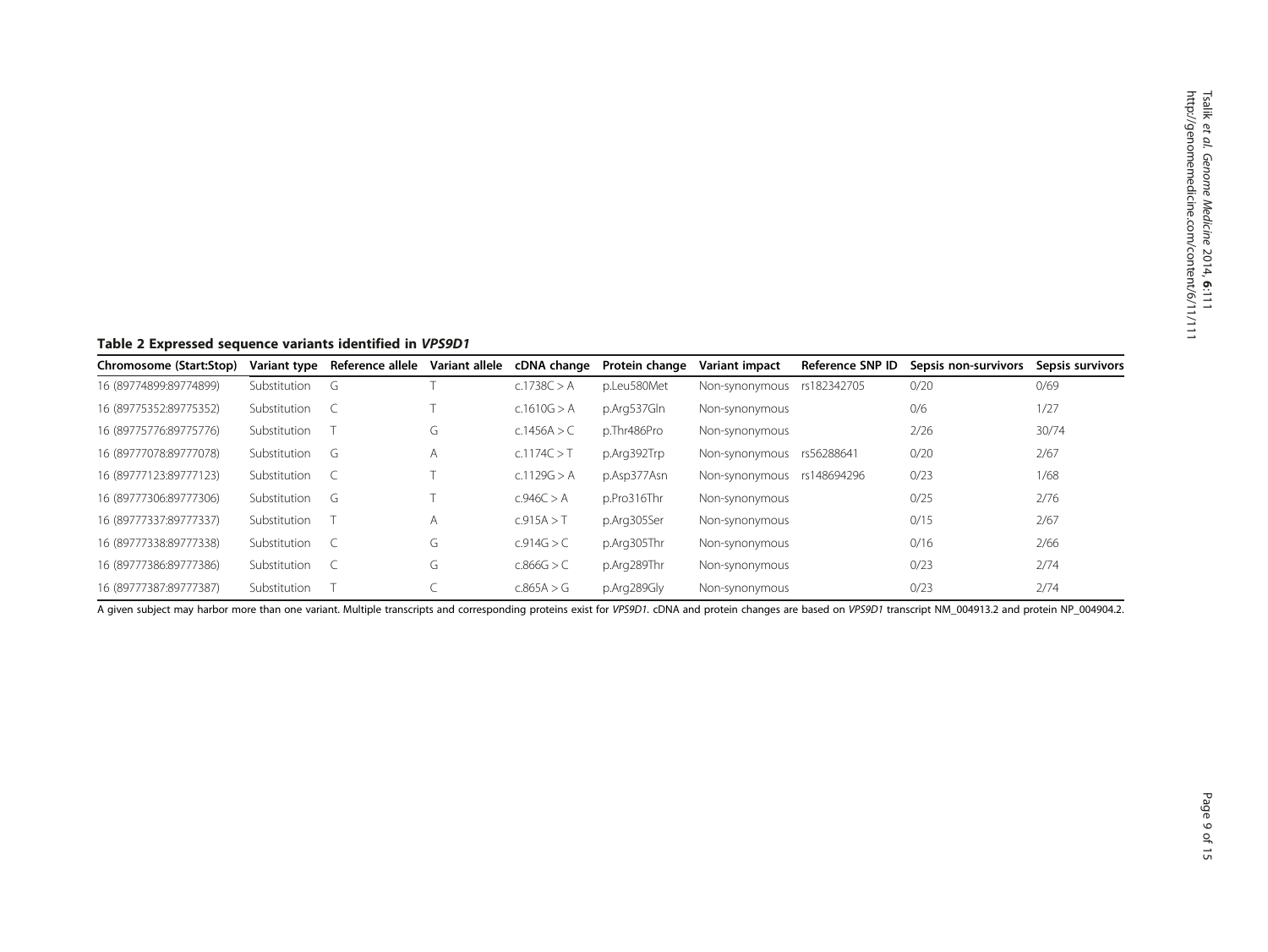<span id="page-9-0"></span>



non-survivors. This was also true of many RAS oncogene family members, including RAB5C (Additional file [2](#page-11-0)). The association of VPS9D1 variants with differential gene expression and pathways which this gene is itself associated with supports the biological relevance of these variants.

#### Mitochondrial gene associations

Given the metabolomic evidence of mitochondrial energetic dysfunction in sepsis death [\[11,](#page-12-0)[41-43](#page-13-0)], genetic associations were sought between sepsis outcome and mRNA variants that mapped to mitochondrial genes in the germline and mitochondrial (mt) genome. Genotypes were determined for nucleotides in mitochondrial transcripts where at least 85% of the mitochondrial genome was represented at a sequence depth of >16-fold (reference allele, variant allele, heteroplasmy). Twenty sepsis non-survivors and 58 sepsis survivors met these criteria. The total number of variants per sample was similar between groups (38.0 variants per sepsis non-survivor, 33.6 per sepsis survivor, and 37.7 per SIRS survivor of which there were 13). The number of variants possibly associated with altered protein function was also similar between groups (7.5 per sepsis non-survivor, 8.5 per sepsis survivor, and 9.6 per SIRS survivor). There were no significant differences in the presence of rare alleles (MAF <1%) per sample between groups, nor in the number of variants per gene. We also looked at MT haplogroups and sub-haplogroups focusing specifically on haplogroup H and the MT-ND1 T4216C variant, which have previously been associated with sepsis survival [\[44,45](#page-13-0)]. Using the HaploGrep online tool [[46](#page-13-0)], we observed a similar haplogroup H frequency in sepsis survivors (47.2%) and non-survivors (45.8%). Likewise, no differences in MT-ND1 T4216C variant frequency were observed.

Maternally-inherited mitochondria are not a uniform population. Moreover, mitochondria are prone to a high mutation rate. As a result, there is heterogeneity in the mitochondrial population at the cell and organism levels, known as heteroplasmy. Heteroplasmy has the potential to mitigate or aggravate mitochondrial disease-associated mutations depending on the representation of affected mitochondria in relevant tissues [\[47](#page-13-0)]. We hypothesized that heteroplasmy may be associated with sepsis non-survival.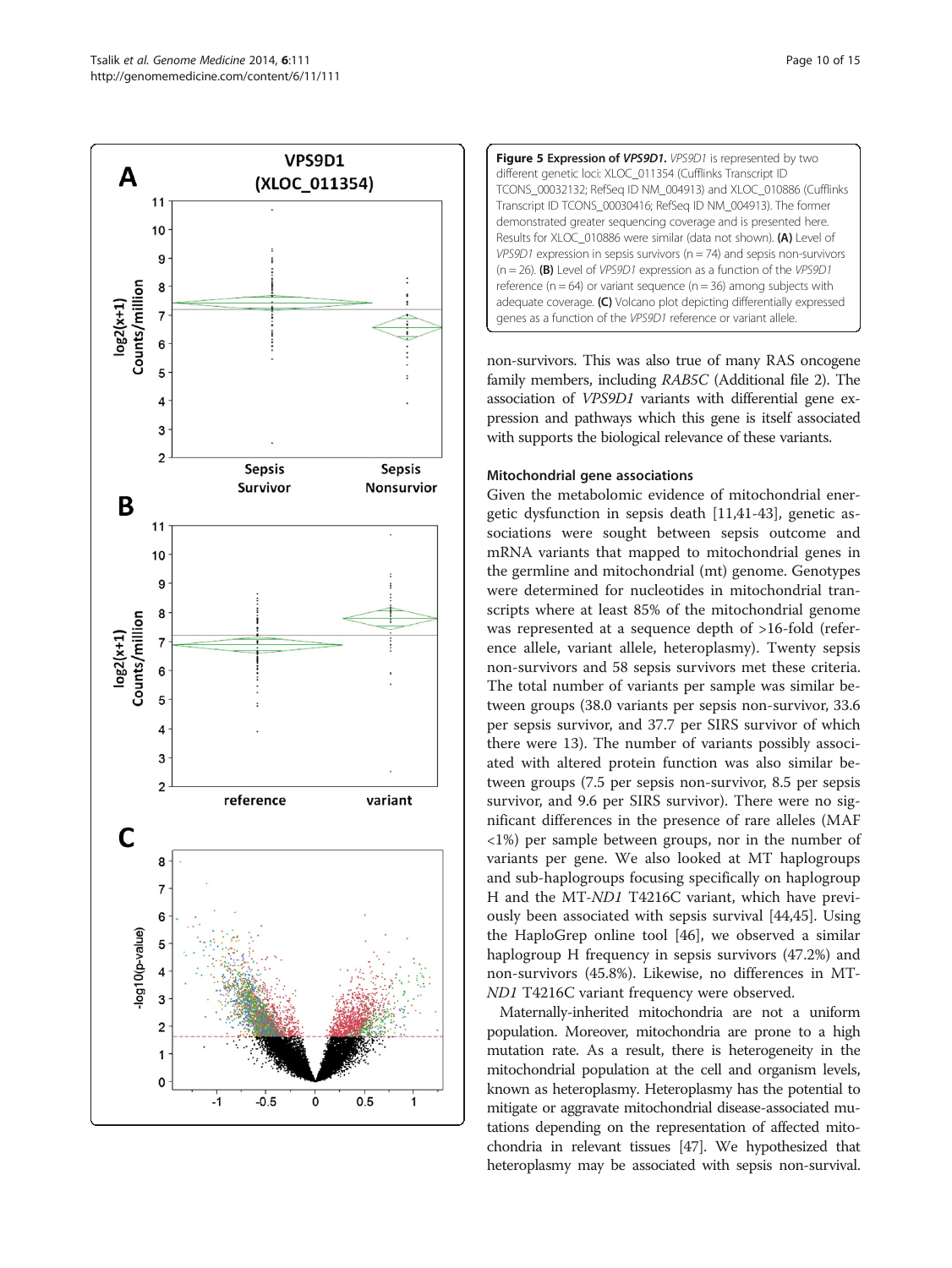We therefore measured the frequency and pattern of heteroplasmy in the complete mitochondrial genome in sepsis survivors compared to sepsis non-survivors. This was determined by variant read counts followed by data visualization in Integrated Genomics Viewer. No difference between sepsis non-survivors and sepsis survivors was identified. In addition, a more stringent analysis of 41 well-characterized points of heteroplasmy [\[48,49\]](#page-13-0) revealed no significant differences between sepsis survivors and non-survivors. The sensitivity of these genetic comparisons, however, was greatly limited by sample size.

## **Discussion**

This analysis of peripheral blood mRNA sequences revealed key genes, pathways, and genetic variants associated with SIRS, sepsis survival, and sepsis non-survival. Sepsis (SIRS due to infection) was distinguished from SIRS (without infection) by increased expression of many genes involved in the immune and defense response, vesicle biology, and apoptosis. A similar increase in gene expression was observed in sepsis survivors compared to sepsis nonsurvivors, particularly interferon  $\gamma$ -induced genes, immune and defense response, cytokine pathways, antigen processing and presentation, and protein kinase signaling. Moreover, expressed sequence variants in VPS9D1 were significantly associated with sepsis outcomes.

Understanding host response to sepsis and how it differs from a non-infectious SIRS illness has been a major focus of research for some time. Likewise, great efforts have been made to identify host factors associated with sepsis recovery versus death. In recent years, tools have become available to explore these questions comprehensively including gene expression analysis [\[50-53](#page-13-0)], metabolomics [\[11,](#page-12-0)[54,55\]](#page-13-0), proteomics [[11](#page-12-0)[,56](#page-13-0)-[58](#page-13-0)], microRNA analysis [\[59-61](#page-13-0)], as well as the integration of these multi-omic approaches with comprehensive clinical features [\[11\]](#page-12-0). In contrast to previous work, this study utilized mRNA sequencing, rather than microarrays, to characterize the transcriptome. In doing so, we confirmed the importance of key biological pathways both in the successful response to sepsis, which was observed to be absent in SIRS without infection and muted in sepsis non-survivors. The use of mRNA sequencing to define the transcriptome also enabled the identification of expressed, potentially function-affecting, nucleotide variants associated with sepsis outcomes as well as an examination of allelic imbalance associated with those variants. To our knowledge, applying this approach to sepsis is novel in humans.

Expression analysis identified many genes involved in immune activation among sepsis survivors. Compared to sepsis survivors, subjects with SIRS and sepsis non-survivors both demonstrated decreased activation of these immune function-related genes. This muted response in SIRS was not unexpected given the absence of infection. However, the decreased representation of immune response in sepsis

non-survivors suggested an ineffective or maladaptive host response to infection supporting previous observations that late phases of sepsis are characterized by a higher microbiological burden and death rate [[62](#page-13-0)]. Interestingly, sepsis survivors were also distinguished by increased expression of genes related to the mammalian target of rapamycin (mTOR) pathway and autophagy - a mechanism critical for organelle and mitochondrial recycling as well as selective intracellular degradation of invading pathogens [\[63](#page-13-0)]. Another notable pathway expressed at higher levels in sepsis survivors related to the receptor for advanced glycation endproducts (RAGE) pathway and included the RAGErelated genes S100A8, S100A9, S100A12, and formyl peptide receptor 1 (FPR1). S100A8 and S100A9 are important in NLRP3-inflammasome activation [\[64](#page-13-0)]. Supporting the significance of the inflammasome in sepsis survivors, they also exhibited increased expression of genes downstream from inflammasome activation including interleukin-1 receptor 2 (IL1R2), IL18R1, and the IL-18 receptor accessory protein (IL18RAP).

Assuming a rare variant - common phenotype hypothesis, expressed nucleotide variants were sought that showed an association with sepsis survival. Potentially functional variants in Vacuolar Protein Sorting 9 Domain-containing gene 1 (VPS9D1) were associated with sepsis outcome. VPS9D1, whose expression was significantly higher in survivors compared to non-survivors, encodes a VPS9 domain-containing protein with ATP synthase and GTPase activator activity [[65\]](#page-13-0). VPS9 domains are highly conserved activators of Rab5 GTPase which regulates cell signaling through endocytosis of intracellular receptors [[40](#page-13-0)]. Nine non-synonymous substitutions were identified in VPS9D1. The most common VPS9D1 missense variant, p.Thr486Pro, was located in the VPS9 domain. VPS9D1 has also been shown to interact with GRB2 (growth factor receptor-bound factor 2) [\[66](#page-13-0)], which was also more highly expressed in sepsis survivors and in those with VPS9D1 variants. In T-cells, GRB2 functions as an adaptor protein that binds SOS1 in response to growth factors [\[67](#page-13-0)]. This results in activation of membrane-bound Ras, promoting increased cell proliferation and survival. Moreover, GRB2 functions in calcium-regulated signaling in B-cells [[68](#page-14-0)]. GRB2 has an alternatively spliced transcript that encodes the GRB3-3 isoform. GRB3-3 lacks an SH2 domain which normally suppresses proliferative signals, and as a result, GRB3-3 activates apoptosis via a dominant-negative mechanism [\[69,70](#page-14-0)]. Both isoforms associate with heterogeneous nuclear ribonucleoprotein C and are modulated by poly(U) RNA in the nucleus, where they are felt to perform discrete functions [[70\]](#page-14-0). Thus, upregulation of VPS9D1 and concurrent VPS9D1 missence variants, combined with upregulation of GRB2 in sepsis survivors, presents a complex interaction that balances increased cellular proliferation and survival, B- and T-cell activation, and proapoptotic activity, all of which are key processes in sepsis.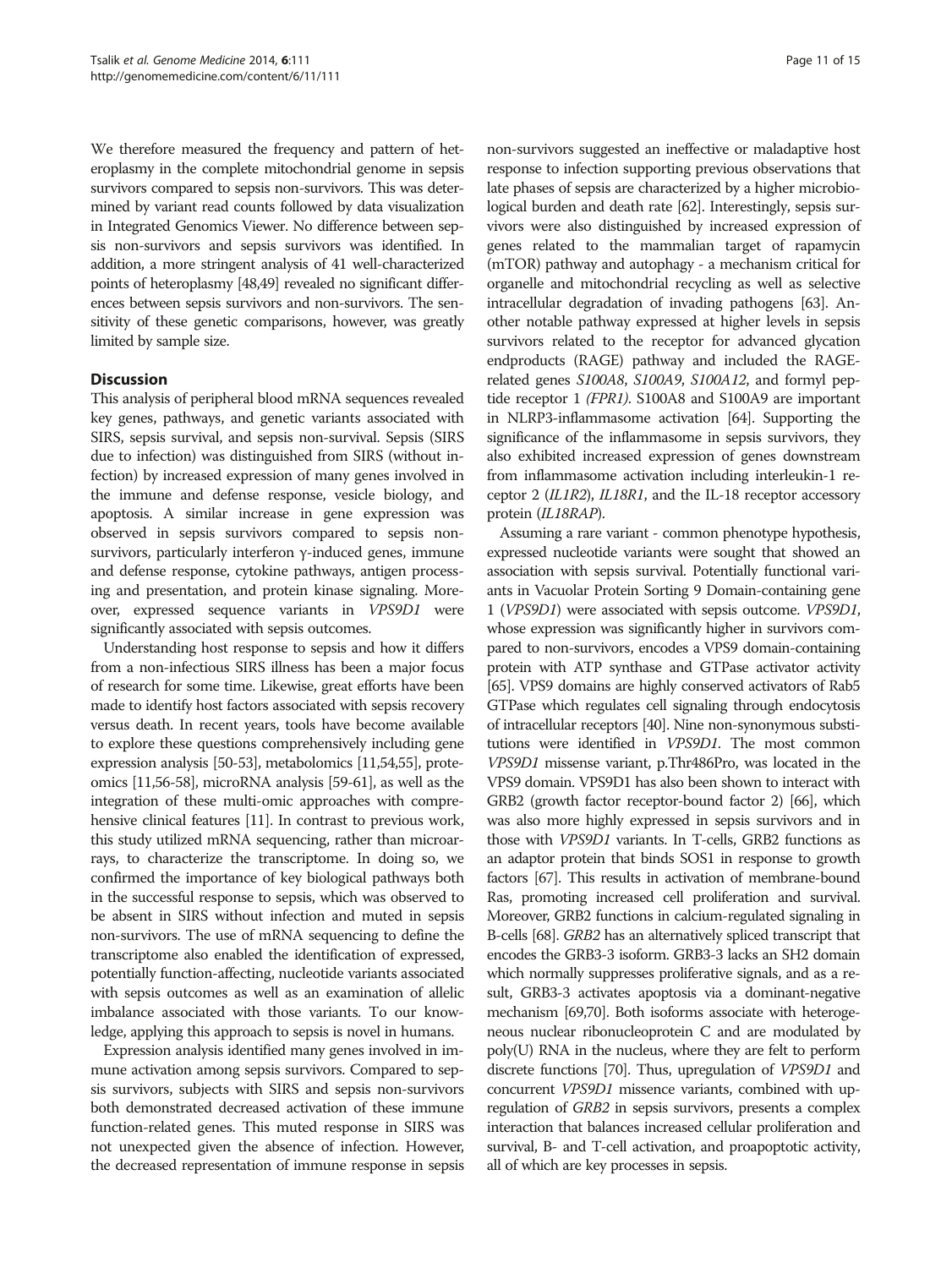<span id="page-11-0"></span>It should be noted that gene expression changes described in this report are based on peripheral blood cells and may not reflect changes occurring at the tissue level such as liver and muscle which are important in sepsis outcomes [[11\]](#page-12-0). Therefore, these findings should not be construed to represent the host's response in its totality. Moreover, differences in gene expression between survivors and non-survivors could reflect a confounding, pre-morbid condition rather than sepsis-related biology, a hypothesis with precedent as it relates to long-term disability among sepsis survivors [\[71](#page-14-0)]. These concerns are not expected to impact expressed genetic variant identification since these are likely to be germline changes. However, it is possible that variants in genes expressed at a low level might escape our detection due to inadequate coverage. Additional studies are therefore needed to clarify the relationships between these variants and the survival/death molecular phenotypes. Specifically, these associations require replication in several, larger cohorts containing patients from more homogeneous genetic backgrounds. Subjects were selected for analysis primarily based on sepsis diagnosis, severity, and outcome, which introduces the possibility of selection bias and underscores the need for validation in independent populations. In addition, the functional consequences of the VPS9D1 missense variants should be ascertained.

## Conclusions

The CAPSOD cohort is an ethnically, demographically, and clinically diverse population of subjects with early, community-onset sepsis. In addition to clinical phenotyping, this population has been characterized at the molecular level including proteomics, metabolomics [[11](#page-12-0)], and now transcriptomics using RNA sequencing. Blood proteomics and metabolomics highlighted the changes occurring at the system level whereas transcriptomics largely reflected immune cell activity. We identified a more robust immune response in sepsis as compared to SIRS which was muted in sepsis non-survivors, even when considering a 28-day mortality endpoint. Genes encoding expressed sequence variants that associated with sepsis outcomes were sought. No statistically significant variants in mitochondrial genes or in mitochondrial heteroplasmy were identified. However, VPS9D1 contained variants that were significantly more likely to occur in sepsis survivors. Variants in VPS9D1 were themselves associated with altered gene expression, affecting biological pathways which VPS9D1 plays a known or putative role. This research confirms prior findings implicating immune response as important in the sepsis response. It also identifies genetic variation in two genes, not previously implicated in sepsis, that play potentially important roles in determining sepsis outcome.

## Additional files

[Additional file 1:](http://genomemedicine.com/content/supplementary/s13073-014-0111-5-s1.xlsx) Location of VPS9D1 missense variants. Data presented in Table [2](#page-8-0) and in the manuscript are based on the bolded transcripts. Nomenclature is based on Human Genome Variation Society guidelines.

[Additional file 2:](http://genomemedicine.com/content/supplementary/s13073-014-0111-5-s2.xlsx) List of all statistically significant differentially expressed genes between SIRS, Sepsis Survivor, and Sepsis **Non-survivor.** Values presented are counts  $log2(x + 1)$ . \* denotes significantly different from SIRS. # denotes significantly different from Sepsis Survivor. Yellow-highlighted cells indicate unannotated genes.

[Additional file 3:](http://genomemedicine.com/content/supplementary/s13073-014-0111-5-s3.xlsx) Gene list enrichment analysis and candidate gene prioritization based on functional annotations for clinical categories. Top 50 pathways for each comparison are presented. Comparisons include SIRS vs. Sepsis (including survivors and non-survivors), SIRS vs. Sepsis Survivors, and Sepsis Survivors vs. Sepsis Non-survivors.

[Additional file 4:](http://genomemedicine.com/content/supplementary/s13073-014-0111-5-s4.xlsx) Gene list enrichment analysis and candidate gene prioritization based on functional annotations for VPS9D1 variants. Top 50 pathways are presented for genes differentially expressed between subjects with sepsis who had a  $VPS9D1$  variant (n = 36) and those without ( $n = 64$ ). Subjects with inadequate sequencing coverage across the variant were removed from this analysis.

#### Abbreviations

ANOVA: Analysis of variance; APACHE II: Acute physiology and chronic health evaluation II; CAPSOD: Community acquired pneumonia and sepsis outcome diagnostics; CPGM: Center for pediatric genomic medicine; ED: Emergency department; FDR: False discovery rate; GATK: Genome analysis tool kit; RUNES: Rapid understanding of nucleotide variant effect software; SIRS: Systemic inflammatory response syndrome; SNP: Single nucleotide polymorphism; VCF: Variant calling file.

#### Competing interests

All authors report no competing interests as it pertains to this manuscript. The following individuals report additional activities, but not as competing interests to this manuscript: Christopher W. Woods served as a scientific consultant to BioMerieux during the past 5 years. Vance G. Fowler has grants from the NIH, MedImmune, Forest/Cerexa, Pfizer, Merck, Advanced Liquid Logics, Theravance, Novartis, and Cubist. He served as the Chair of the Merck scientific advisory board for the V710 S. aureus vaccine. He has been a consultant for Pfizer, Novartis, Galderma, Novadigm, Durata, Achaogen, Affinium, Medicines Co., Cerexa, Trius, MedImmune, Bayer, Theravance, and Cubist. He has patents pending for work that is not presented in this manuscript. He also received royalties from UpToDate and has been paid for the development of educational presentations for Cubist, Cerexa, and Theravance.

#### Authors' contributions

ELT helped design the experiments, performed clinical adjudications, interpreted the data, oversaw project development, and wrote the manuscript. RJL designed the experiments, integrated transcriptomic and other data sets, performed pathway analysis, oversaw project development, and wrote the manuscript. DLD associated expressed sequence variants with phenotype, interpreted the data, and wrote the manuscript. NAM developed the algorithms to identify expressed sequence variants, and wrote the manuscript. BY developed the algorithms to identify expressed sequence variants. JCV helped design the experiments and generated the RNASeq data. LDS and IT interpreted the data and provided expertise on mitochondrial genetics. AKJ assisted with clinical recruitment, sample acquisition, and data processing. AMV created the mapping and alignment algorithm for the RNASeq data. RH and XY created classification and predictive models. SWG helped design the experiments, managed subject enrollment, and performed clinical adjudications. BJR helped process samples and performed data management. MTM provided scientific interpretation. LC provided statistical oversight and oversaw modeling of the data. GRC helped design the experiments. GSG provided scientific interpretation and project oversight. CBC, RMO, VGF, EPR, and CWW helped design the experiments, managed clinical enrollment, interpreted data, and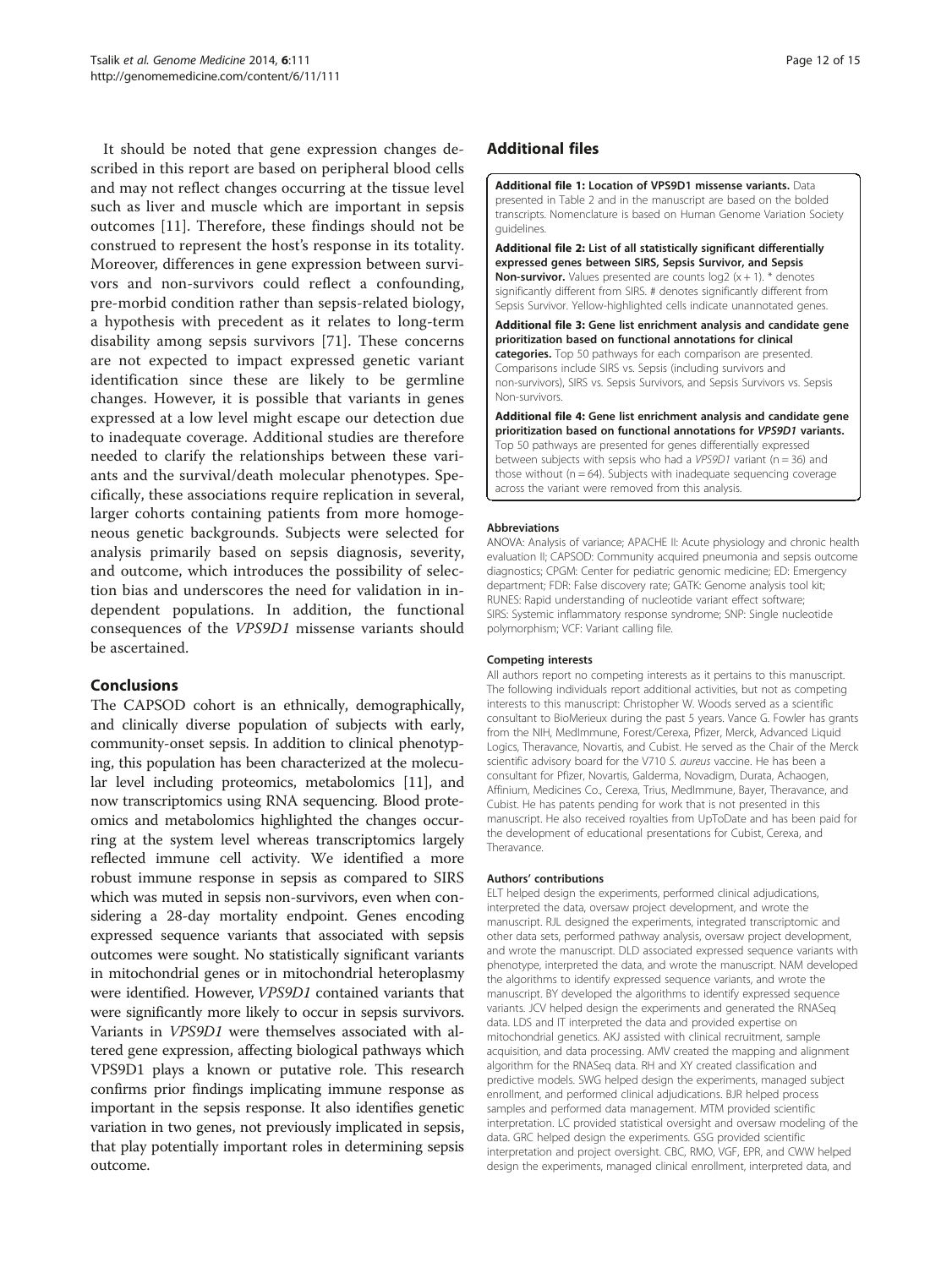<span id="page-12-0"></span>provided funding. SFK was the principal investigator for the primary funding source. He also designed the experiments, interpreted data, oversaw project development, and wrote the manuscript. All authors read and approved the final manuscript.

#### Acknowledgements

Supported by grants from the NIH (U01AI066569, P20RR016480, HHSN266200400064C), Pfizer Inc., and Roche Diagnostics Inc. ELT was supported by a National Research Service Award training grant provided by the Agency for Healthcare Research and Quality as well as Award Number 1IK2CX000530 from the Clinical Science Research and Development Service of the VA Office of Research and Development. VGF was supported in part by K24-AI-093969 from the NIH. The views expressed in this article are those of the authors and do not necessarily represent the views of the Department of Veterans Affairs. The funding sources played no role in the design, collection, analysis, interpretation of data, writing of the manuscript, or the decision to publish.

#### Author details

<sup>1</sup> Emergency Medicine Service, Durham Veterans Affairs Medical Center, Durham, North Carolina 27705, USA. <sup>2</sup>Department of Medicine, Duke University Medical Center, Durham, NC 27710, USA. <sup>3</sup>National Center for Genome Resources, Santa Fe, NM 87505, USA. <sup>4</sup>Department of Immunology, Lovelace Respiratory Research Institute, Albuquerque, NM 87108, USA. 5 Department of Pediatrics, Center for Translational Sciences, University of New Mexico, Albuquerque, NM 87131, USA. <sup>6</sup>Center for Pediatric Genomic Medicine, Children's Mercy Hospitals and Clinic, Kansas City, MO 64108, USA. <sup>7</sup> Department of Emergency Medicine, Henry Ford Hospital, Detroit, Michigan 48202, USA. <sup>8</sup>Department of Electrical & Computer Engineering, Duke University, Durham, NC 27710, USA. <sup>9</sup>Department of Emergency Medicine, University of North Carolina School of Medicine, Chapel Hill, NC 27599, USA. <sup>10</sup>Medicine Service, Durham Veterans Affairs Medical Center, Durham, NC 27705, USA. 11Department of Emergency Medicine, University of Michigan, Ann Arbor, MI 48109, USA.

#### Received: 11 August 2014 Accepted: 14 November 2014 Published online: 26 November 2014

#### References

- 1. Angus DC, Linde-Zwirble WT, Lidicker J, Clermont G, Carcillo J, Pinsky MR: Epidemiology of severe sepsis in the United States: analysis of incidence, outcome, and associated costs of care. Crit Care Med 2001, 29:1303–1310.
- 2. Adhikari NK, Fowler RA, Bhagwanjee S, Rubenfeld GD: Critical care and the global burden of critical illness in adults. Lancet 2010, 376:1339–1346.
- 3. Kumar G, Kumar N, Taneja A, Kaleekal T, Tarima S, McGinley E, Jimenez E, Mohan A, Khan RA, Whittle J, Jacobs E, Nanchal R, Milwaukee Initiative in Critical Care Outcomes Research Group of Investigators: Nationwide trends of severe sepsis in the 21st century (2000–2007). Chest 2011, 140:1223–1231.
- 4. Liu V, Escobar GJ, Greene JD, Soule J, Whippy A, Angus DC, Iwashyna TJ: Hospital deaths in patients with sepsis from 2 independent cohorts. JAMA 2014, 312:90–92.
- 5. Winters BD, Eberlein M, Leung J, Needham DM, Pronovost PJ, Sevransky JE: Long-term mortality and quality of life in sepsis: a systematic review. Crit Care Med 2010, 38:1276–1283.
- 6. Bone RC, Balk RA, Cerra FB, Dellinger RP, Fein AM, Knaus WA, Schein RM, Sibbald WJ: Definitions for sepsis and organ failure and guidelines for the use of innovative therapies in sepsis. The ACCP/SCCM Consensus Conference Committee. American College of Chest Physicians/Society of Critical Care Medicine. Chest 1992, 101:1644–1655.
- 7. Goswami ND, Pfeiffer CD, Horton JR, Chiswell K, Tasneem A, Tsalik EL: The state of infectious diseases clinical trials: a systematic review of ClinicalTrials.gov. PLoS One 2013, 8:e77086.
- 8. Singer M: Biomarkers in sepsis. Curr Opin Pulm Med 2013, 19:305-309.
- 9. Ahn SH, Tsalik EL, Cyr DD, Zhang Y, van Velkinburgh JC, Langley RJ, Glickman SW, Cairns CB, Zaas AK, Rivers EP, Otero RM, Veldman T, Kingsmore SF, Lucas J, Woods CW, Ginsburg GS, Fowler VG Jr: Gene expression-based classifiers identify Staphylococcus aureus infection in mice and humans. PLoS One 2013, 8:e48979.
- 10. Glickman SW, Cairns CB, Otero RM, Woods CW, Tsalik EL, Langley RJ, van Velkinburgh JC, Park LP, Glickman LT, Fowler VG Jr, Kingsmore SF, Rivers EP:

Disease progression in hemodynamically stable patients presenting to the emergency department with sepsis. Acad Emerg Med 2010, 17:383–390.

- 11. Langley RJ, Tsalik EL, Velkinburgh JC, Glickman SW, Rice BJ, Wang C, Chen B, Carin L, Suarez A, Mohney RP, Freeman DH, Wang M, You J, Wulff J, Thompson JW, Moseley MA, Reisinger S, Edmonds BT, Grinnell B, Nelson DR, Dinwiddie DL, Miller NA, Saunders CJ, Soden SS, Rogers AJ, Gazourian L, Fredenburgh LE, Massaro AF, Baron RM, Choi AM,et al.: An integrated clinico-metabolomic model improves prediction of death in sepsis. Sci Transl Med 2013, 5:195ra195.
- 12. Tsalik EL, Jaggers LB, Glickman SW, Langley RJ, van Velkinburgh JC, Park LP, Fowler VG, Cairns CB, Kingsmore SF, Woods CW: Discriminative value of inflammatory biomarkers for suspected sepsis. J Emerg Med 2012, 43:97–106.
- 13. Tsalik EL, Jones D, Nicholson B, Waring L, Liesenfeld O, Park LP, Glickman SW, Caram LB, Langley RJ, van Velkinburgh JC, Cairns CB, Rivers EP, Otero RM, Kingsmore SF, Lalani T, Fowler VG, Woods CW: Multiplex PCR to diagnose bloodstream infections in patients admitted from the emergency department with sepsis. J Clin Microbiol 2010, 48:26-33.
- 14. Knaus WA, Draper EA, Wagner DP, Zimmerman JE: APACHE II: a severity of disease classification system. Crit Care Med 1985, 13:818–829.
- 15. Vincent JL, Moreno R, Takala J, Willatts S, De Mendonca A, Bruining H, Reinhart CK, Suter PM, Thijs LG: The SOFA (Sepsis-related Organ Failure Assessment) score to describe organ dysfunction/failure. On behalf of the Working Group on Sepsis-Related Problems of the European Society of Intensive Care Medicine. Intensive Care Med 1996, 22:707–710.
- 16. Landis JR, Koch GG: The measurement of observer agreement for categorical data. Biometrics 1977, 33:159–174.
- 17. Mudge J, Miller NA, Khrebtukova I, Lindquist IE, May GD, Huntley JJ, Luo S, Zhang L, van Velkinburgh JC, Farmer AD, Lewis S, Beavis WD, Schilkey FD, Virk SM, Black CF, Myers MK, Mader LC, Langley RJ, Utsey JP, Kim RW, Roberts RC, Khalsa SK, Garcia M, Ambriz-Griffith V, Harlan R, Czika W, Martin S, Wolfinger RD, Perrone-Bizzozero NI, Schroth GP, et al: Genomic convergence analysis of schizophrenia: mRNA sequencing reveals altered synaptic vesicular transport in post-mortem cerebellum. PLoS ONE 2008, 3:e3625.
- 18. Dobin A, Davis CA, Schlesinger F, Drenkow J, Zaleski C, Jha S, Batut P, Chaisson M, Gingeras TR: STAR: ultrafast universal RNA-seq aligner. Bioinformatics 2013, 29:15-21.
- 19. McKenna A, Hanna M, Banks E, Sivachenko A, Cibulskis K, Kernytsky A, Garimella K, Altshuler D, Gabriel S, Daly M, DePristo MA: The Genome Analysis Toolkit: a MapReduce framework for analyzing nextgeneration DNA sequencing data. Genome Res 2010, 20:1297–1303.
- 20. DePristo MA, Banks E, Poplin R, Garimella KV, Maguire JR, Hartl C, Philippakis AA, del Angel G, Rivas MA, Hanna M, McKenna A, Fennell TJ, Kernytsky AM, Sivachenko AY, Cibulskis K, Gabriel SB, Altshuler D, Daly MJ: A framework for variation discovery and genotyping using next-generation DNA sequencing data. Nat Genet 2011, 43:491-498.
- 21. Ewing B, Hillier L, Wendl MC, Green P: Base-calling of automated sequencer traces using phred. Genome Res 1998, 8:175-185.
- 22. Ewing B, Green P: Base-calling of automated sequencer traces using phred. Genome Res 1998, 8:186–194.
- 23. Saunders CJ, Miller NA, Soden SE, Dinwiddie DL, Noll A, Alnadi NA, Andraws N, Patterson ML, Krivohlavek LA, Fellis J, Humphray S, Saffrey P, Kingsbury Z, Weir JC, Betley J, Grocock RJ, Margulies EH, Farrow EG, Artman M, Safina NP, Petrikin JE, Hall KP, Kingsmore SF: Rapid whole-genome sequencing for genetic disease diagnosis in neonatal intensive care units. Sci Transl Med 2012, 4:154ra135.
- 24. McLaren W, Pritchard B, Rios D, Chen Y, Flicek P, Cunningham F: Deriving the consequences of genomic variants with the Ensembl API and SNP Effect Predictor. Bioinformatics 2010, 26:2069–2070.
- 25. Stenson PD, Ball EV, Howells K, Phillips AD, Mort M, Cooper DN: The Human Gene Mutation Database: providing a comprehensive central mutation database for molecular diagnostics and personalized genomics. Hum Genomics 2009, 4:69–72.
- 26. Storey JD: A direct approach to false discovery rates. Roy Stat Soc: Series B (Statistical Methodology) 2002, 64:479–498.
- 27. Storey JD, Taylor JE, Siegmund D: Strong control, conservative point estimation and simultaneous conservative consistency of false discovery rates: a unified approach. J Teh Roy Stat Soc: Series B (Statistical Methodology) 2004, 66:187–205.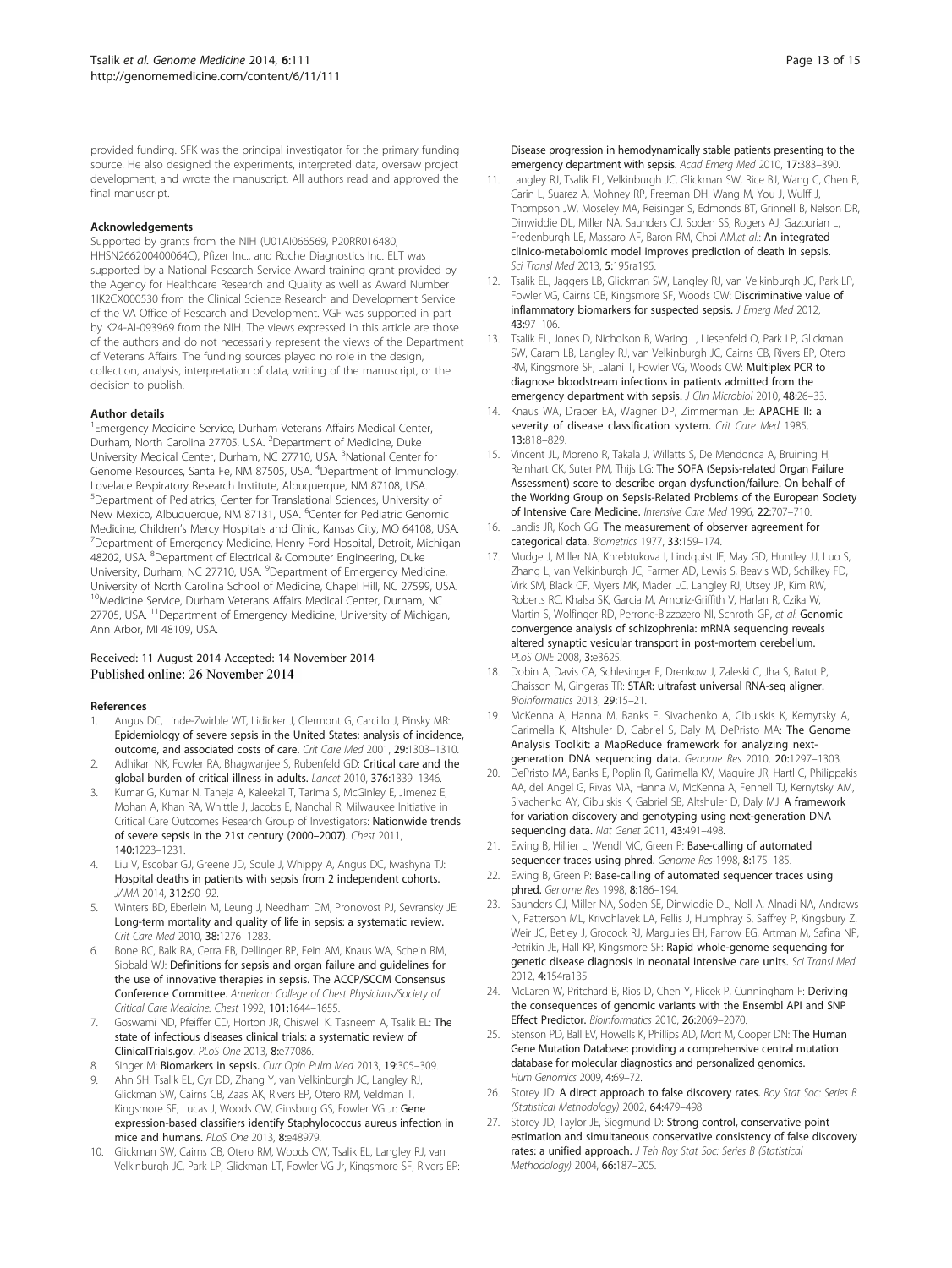- <span id="page-13-0"></span>28. Benjamini Y, Hochberg Y: Controlling the false discovery rate: a practical and powerful approach to multiple testing. J Roy Statist Soc Ser 1995, B 57:289-300.
- 29. Chen J, Bardes EE, Aronow BJ, Jegga AG: ToppGene Suite for gene list enrichment analysis and candidate gene prioritization. Nucleic Acids Res 2009, 37:W305–W311.
- 30. Li B, Leal SM: Methods for detecting associations with rare variants for common diseases: application to analysis of sequence data. Am J Hum Genet 2008, 83:311–321.
- 31. Consortium GP: An integrated map of genetic variation from 1,092 human genomes. Nature 2012, 491:56–65.
- 32. Exome Variant Server, NHLBI GO: Exome Sequencing Project (ESP), Seattle, WA. 2012. [\[http://evs.gs.washington.edu/EVS/](http://evs.gs.washington.edu/EVS/)]
- 33. Wang Z, Gerstein M, Snyder M: RNA-Seq: a revolutionary tool for transcriptomics. Nat Rev Genet 2009, 10:57–63.
- 34. Baranzini SE, Mudge J, van Velkinburgh JC, Khankhanian P, Khrebtukova I, Miller NA, Zhang L, Farmer AD, Bell CJ, Kim RW, May GD, Woodward JE, Caillier SJ, McElroy JP, Gomez R, Pando MJ, Clendenen LE, Ganusova EE, Schilkey FD, Ramaraj T, Khan OA, Huntley JJ, Luo S, Kwok PY, Wu TD, Schroth GP, Oksenberg JR, Hauser SL, Kingsmore SF: Genome, epigenome and RNA sequences of monozygotic twins discordant for multiple sclerosis. Nature 2010, 464:1351–1356.
- 35. Sugarbaker DJ, Richards WG, Gordon GJ, Dong L, De Rienzo A, Maulik G, Glickman JN, Chirieac LR, Hartman ML, Taillon BE, Du L, Bouffard P, Kingsmore SF, Miller NA, Farmer AD, Jensen RV, Gullans SR, Bueno R: Transcriptome sequencing of malignant pleural mesothelioma tumors. Proc Natl Acad Sci U S A 2008, 105:3521–3526.
- 36. Wang ET, Sandberg R, Luo S, Khrebtukova I, Zhang L, Mayr C, Kingsmore SF, Schroth GP, Burge CB: Alternative isoform regulation in human tissue transcriptomes. Nature 2008, 456:470–476.
- 37. Bernard GR, Margolis BD, Shanies HM, Ely EW, Wheeler AP, Levy H, Wong K, Wright TJ: Extended evaluation of recombinant human activated protein C United States Trial (ENHANCE US): a single-arm, phase 3B, multicenter study of drotrecogin alfa (activated) in severe sepsis. Chest 2004, 125:2206–2216.
- 38. Bernard GR, Vincent JL, Laterre PF, LaRosa SP, Dhainaut JF, Lopez-Rodriguez A, Steingrub JS, Garber GE, Helterbrand JD, Ely EW, Fisher CJ Jr: Efficacy and safety of recombinant human activated protein C for severe sepsis. N Engl J Med 2001, 344:699–709.
- 39. Martí-Carvajal AJ, Solà I, Lathyris D, Cardona AF: Human recombinant activated protein C for severe sepsis. Cochrane Database of Systematic Reviews 2011, 4, CD004388.
- 40. Carney DS, Davies BA, Horazdovsky BF: Vps9 domain-containing proteins: activators of Rab5 GTPases from yeast to neurons. Trends Cell Biol 2006,  $16:27-35$
- 41. Carre JE, Orban JC, Re L, Felsmann K, Iffert W, Bauer M, Suliman HB, Piantadosi CA, Mayhew TM, Breen P, Stotz M, Singer M: Survival in critical illness is associated with early activation of mitochondrial biogenesis. Am J Respir Crit Care Med 2010, 182:745–751.
- 42. Langley RJ, Tipper JL, Bruse S, Baron RM, Tsalik EL, Huntley J, Rogers AJ, Jaramillo RJ, O'Donnell D, Mega WM, Keaton M, Kensicki E, Gazourian L, Fredenburgh LE, Massaro AF, Otero RM, Fowler VG, Rivers EP, Woods CW, Kingsmore SF, Sopori ML, Perrella MA, Choi AMK, Harrod KS: Integrative "omic" analysis of experimental bacteremia identifies a metabolic signature that distinguishes human sepsis from systemic inflammatory response syndromes. Am J Respir Crit Care Med 2014, 190:445–455.
- 43. Rogers AJ, McGeachie M, Baron RM, Gazourian L, Haspel JA, Nakahira K, Fredenburgh LE, Hunninghake GM, Raby BA, Matthay MA, Otero RM, Fowler VG, Rivers EP, Woods CW, Kingsmore S, Langley RJ, Choi AM: Metabolomic derangements are associated with mortality in critically ill adult patients. PLoS One 2014, 9:e87538.
- 44. Baudouin SV, Saunders D, Tiangyou W, Elson JL, Poynter J, Pyle A, Keers S, Turnbull DM, Howell N, Chinnery PF: Mitochondrial DNA and survival after sepsis: a prospective study. Lancet 2005, 366:2118–2121.
- 45. Gomez R, O'Keeffe T, Chang LY, Huebinger RM, Minei JP, Barber RC: Association of mitochondrial allele 4216C with increased risk for complicated sepsis and death after traumatic injury. J Trauma 2009, 66:850–857. discussion 857–858.
- 46. Kloss-Brandstatter A, Pacher D, Schonherr S, Weissensteiner H, Binna R, Specht G, Kronenberg F: HaploGrep: a fast and reliable algorithm for automatic classification of mitochondrial DNA haplogroups. Hum Mutat 2011, 32:25–32.
- 47. Wallace DC, Chalkia D: Mitochondrial DNA genetics and the heteroplasmy conundrum in evolution and disease. Cold Spring Harb Perspect Biol 2013, 5:a021220.
- 48. Ramos A, Santos C, Mateiu L, Gonzalez Mdel M, Alvarez L, Azevedo L, Amorim A, Aluja MP: Frequency and pattern of heteroplasmy in the complete human mitochondrial genome. PLoS One 2013, 8:e74636.
- 49. Li M, Schonberg A, Schaefer M, Schroeder R, Nasidze I, Stoneking M: Detecting heteroplasmy from high-throughput sequencing of complete human mitochondrial DNA genomes. Am J Hum Genet 2010, 87:237–249.
- 50. Severino P, Silva E, Baggio-Zappia GL, Brunialti MK, Nucci LA, Rigato O Jr, da Silva ID, Machado FR, Salomao R: Patterns of gene expression in peripheral blood mononuclear cells and outcomes from patients with sepsis secondary to community acquired pneumonia. PLoS One 2014, 9:e91886.
- 51. Wong HR, Cvijanovich N, Allen GL, Lin R, Anas N, Meyer K, Freishtat RJ, Monaco M, Odoms K, Sakthivel B, Shanley TP, Genomics of Pediatric SIRS/ Septic Shock Investigators: Genomic expression profiling across the pediatric systemic inflammatory response syndrome, sepsis, and septic shock spectrum. Crit Care Med 2009, 37:1558-1566.
- 52. Tang BM, McLean AS, Dawes IW, Huang SJ, Lin RC: Gene-expression profiling of peripheral blood mononuclear cells in sepsis. Crit Care Med 2009, 37:882–888.
- 53. Lambeck S, Weber M, Gonnert FA, Mrowka R, Bauer M: Comparison of sepsis-induced transcriptomic changes in a murine model to clinical blood samples identifies common response patterns. Front Microbiol 2012, 3:284.
- 54. Kamisoglu K, Sleight KE, Calvano SE, Coyle SM, Corbett SA, Androulakis IP: Temporal metabolic profiling of plasma during endotoxemia in humans. Shock 2013, 40:519–526.
- 55. Mickiewicz B, Duggan GE, Winston BW, Doig C, Kubes P, Vogel HJ, Alberta Sepsis N: Metabolic profiling of serum samples by 1H nuclear magnetic resonance spectroscopy as a potential diagnostic approach for septic shock. Crit Care Med 2014, 42:1140–1149.
- 56. Cao Z, Yende S, Kellum JA, Angus DC, Robinson RA: Proteomics reveals age-related differences in the host immune response to sepsis. J Proteome Res 2014, 13:422–432.
- 57. Kalenka A, Feldmann RE Jr, Otero K, Maurer MH, Waschke KF, Fiedler F: Changes in the serum proteome of patients with sepsis and septic shock. Anesth Analg 2006, 103:1522–1526.
- 58. Shen Z, Want EJ, Chen W, Keating W, Nussbaumer W, Moore R, Gentle TM, Siuzdak G: Sepsis plasma protein profiling with immunodepletion, threedimensional liquid chromatography tandem mass spectrometry, and spectrum counting. J Proteome Res 2006, 5:3154–3160.
- 59. Wang H, Zhang P, Chen W, Feng D, Jia Y, Xie L: Serum microRNA signatures identified by Solexa sequencing predict sepsis patients' mortality: a prospective observational study. PLoS One 2012, 7:e38885.
- 60. Ma Y, Vilanova D, Atalar K, Delfour O, Edgeworth J, Ostermann M, Hernandez-Fuentes M, Razafimahatratra S, Michot B, Persing DH, Ziegler I, Toros B, Molling P, Olcen P, Beale R, Lord GM: Genome-wide sequencing of cellular microRNAs identifies a combinatorial expression signature diagnostic of sepsis. PLoS One 2013, 8:e75918.
- 61. Wang HJ, Zhang PJ, Chen WJ, Jie D, Dan F, Jia YH, Xie LX: Characterization and Identification of novel serum microRNAs in sepsis patients with different outcomes. Shock 2013, 39:480–487.
- 62. Otto GP, Sossdorf M, Claus RA, Rodel J, Menge K, Reinhart K, Bauer M, Riedemann NC: The late phase of sepsis is characterized by an increased microbiological burden and death rate. Crit Care 2011, 15:R183.
- 63. Mizumura K, Cloonan SM, Haspel JA, Choi AM: The emerging importance of autophagy in pulmonary diseases. Chest 2012, 142:1289–1299.
- 64. Simard JC, Cesaro A, Chapeton-Montes J, Tardif M, Antoine F, Girard D, Tessier PA: S100A8 and S100A9 induce cytokine expression and regulate the NLRP3 inflammasome via ROS-dependent activation of NF-kappaB (1.). PLoS One 2013, 8:e72138.
- Sugimoto J, Hatakeyama T, Isobe M: Isolation and mapping of a putative b subunit of human ATP synthase (ATP-BL) from human leukocytes. DNA Res 1999, 6:29–35.
- 66. Bandyopadhyay S, Chiang CY, Srivastava J, Gersten M, White S, Bell R, Kurschner C, Martin C, Smoot M, Sahasrabudhe S, Barber DL, Chanda SK, Ideker T: A human MAP kinase interactome. Nat Methods 2010, 7:801–805.
- 67. Buday L, Egan SE, Rodriguez Viciana P, Cantrell DA, Downward J: A complex of Grb2 adaptor protein, Sos exchange factor, and a 36-kDa membranebound tyrosine phosphoprotein is implicated in ras activation in T cells. J Biol Chem 1994, 269:9019–9023.